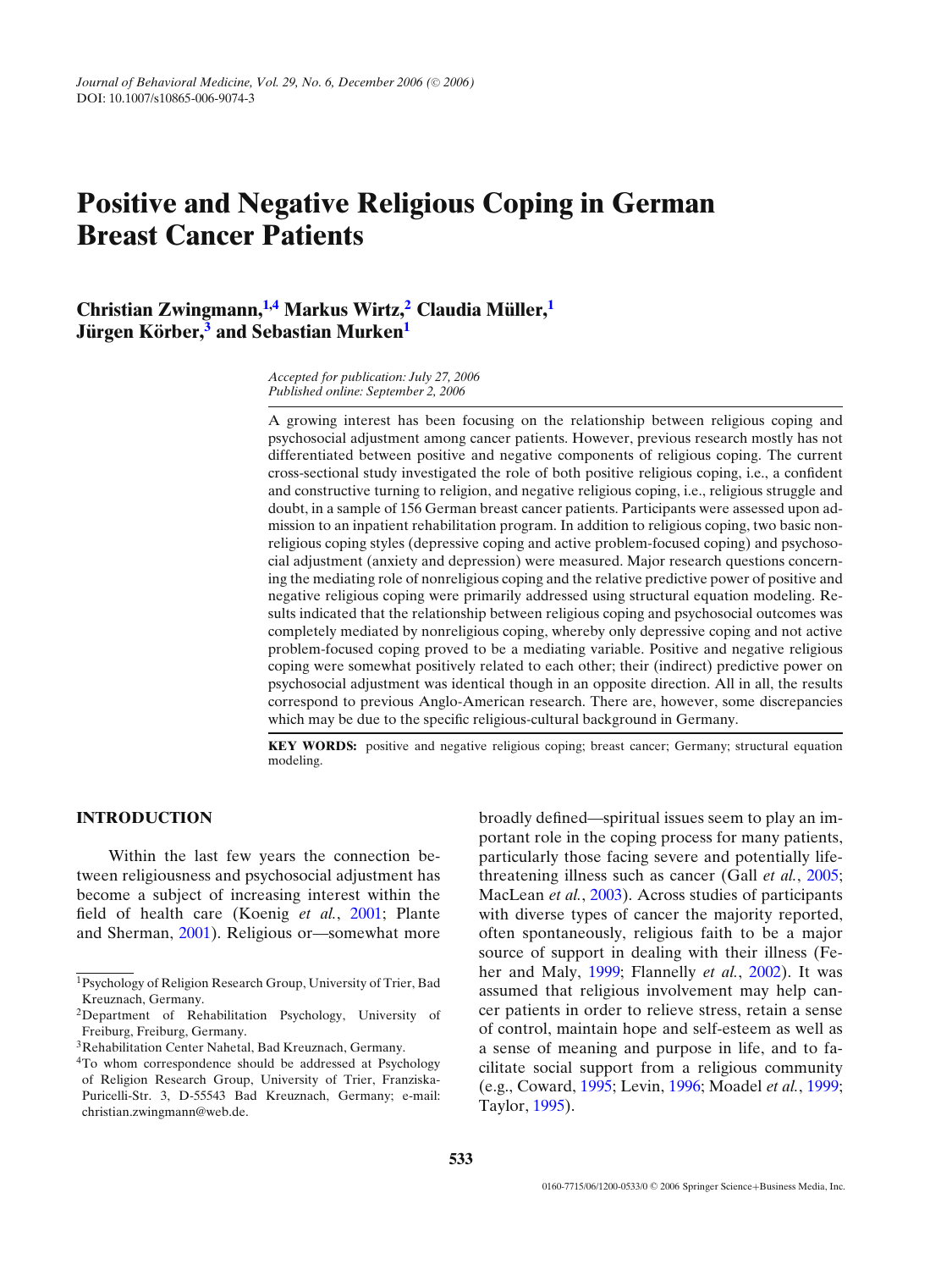However, quantitative studies involving cancer patients and investigating religiousness as a global dispositional variable have yielded mixed results (Pargament *et al.*, [2005;](#page-14-6) Stefanek *et al.*, [2005\)](#page-14-7). On the one hand, several results indicated religious involvement to be modestly but meaningfully associated with psychosocial adjustment, various dimensions of health-related quality of life, and beneficial coping strategies (e.g., Baider *et al.*, [1999;](#page-13-4) Brady *et al.*, [1999;](#page-13-5) Gall, [2000;](#page-13-6) Gioiella *et al.*, [1998;](#page-13-7) Mehnert *et al.*, [2003;](#page-14-8) Schnoll *et al.*, [2000\)](#page-14-9). On the other hand, null findings and even negative associations were also shown, at least for some of the target variables (e.g., Cotton *et al.*, [1999;](#page-13-8) Holland *et al.*, [1999;](#page-13-9) Rifkin *et al.*, [1999;](#page-14-10) Silberfarb *et al.*, [1991;](#page-14-11) Tate and Forchheimer, [2002\)](#page-14-12). Thus, firm conclusions cannot yet be drawn (Stefanek *et al.*, [2005\)](#page-14-7).

Stronger and more clear-cut relationships might be found, when assessing religious coping strategies in place of global dispositional religious variables: Whereas dispositional religiousness denotes religious involvement in general, religious coping sets the focus on the way in which patients specifically draw on religion in a situation of crisis (Pargament, [1997;](#page-14-13) Sherman and Simonton, [2001\)](#page-14-14). Thus, an exploration of religious coping provides information about functional religious aspects which may be more or less distinct from dispositional religiousness. In samples other than cancer patients several studies have already examined specific types of religious coping (see Pargament, [1997,](#page-14-13) for an overview). In these studies adjustment to difficult circumstances appeared to be better predicted by religious coping than by general religious orientation (e.g., Pargament *et al.*, [1990\)](#page-14-15). Moreover, religious coping strategies showed differential relationships to the outcomes of various stressful situations (see Pargament, [1997;](#page-14-13) Zwingmann and Murken, [2000,](#page-14-16) for an overview). More specifically, religious coping was helpful or harmful depending on the particular type of religious coping strategy employed. Thus, religious coping would appear to be an ambivalent phenomenon which does not automatically entail beneficial outcomes.

Higher order factor analyses have revealed that particular religious coping methods can be classified into two broad overarching patterns: positive and negative religious coping (Pargament *et al.*, [1998\)](#page-14-17). In general, positive religious coping strategies, those which reflect a confident and constructive turning to religion for support, tend to be beneficial for people undergoing stressful life events (Ano and Vasconcelles, [2005;](#page-13-10) Koenig *et al.*, [2001\)](#page-14-0). In contrast, negative religious coping strategies, those which reflect an engaging in religious struggle and doubt, are generally more maladaptive (Ano and Vasconcelles, [2005;](#page-13-10) Exline and Rose, [2005\)](#page-13-11). The Brief RCOPE developed by Pargament *et al.* [\(1998,](#page-14-17) [2000\)](#page-14-18) can be considered a well-established measure of positive and negative religious coping (Sherman and Simonton, [2001\)](#page-14-14).

Returning to cancer patients, some studies have indeed also examined the impact of religious coping strategies (e.g., Alferi *et al.*, [1999;](#page-13-12) Carver *et al.*, [1993;](#page-13-13) Nairn and Merluzzi, [2003;](#page-14-19) Sherman *et al.*, [2000\)](#page-14-20). In psycho-oncological research these investigations have helped shift the focus from patients' dispositional religiousness to their specific responses to illness. However, only few items or a single scale were used and predominantly positive aspects of religious coping were measured (Thuné-Boyle *et al.*, [2006\)](#page-14-21). Hence, only limited information concerning the various correlates of religious coping was provided, with religious struggle and doubt in particular having received little attention. Only recently, Sherman *et al.* [\(2005\)](#page-14-22) investigated positive and negative religious coping in a sample of multiple myeloma patients facing bone marrow transplantation. Results indicated that after controlling for potential demographic and medical confounders, only negative religious coping was significantly related to various psychosocial outcome measures. For cancer care and research, this finding underscores the need to distinguish between different patterns of religious coping and points to the importance of a potentially negative influence of religious struggle and doubt on the adaptation process.

Beyond the distinction of positive and negative religious coping, there is some obscurity about the question as to whether religious coping contributes to psychosocial adjustment directly and uniquely or rather through other pathways, such as by stimulating nonreligious coping strategies (Siegel *et al.*, [2001\)](#page-14-23). As Pargament *et al.* [\(1990\)](#page-14-15) put it, religious coping may be predictive of psychosocial adjustment but functionally equivalent to traditional nonreligious coping measures. If this were the case there would be no general need to identify religious coping variables as specific predictors of outcomes. However, in their cross-sectional study of members of Christian churches who envisioned serious negative life events, Pargament *et al.* [\(1990\)](#page-14-15) showed that religious coping variables predicted outcomes beyond the effects of nonreligious coping strategies. Similarly, a recent cross-sectional study conducted by Burker *et al.*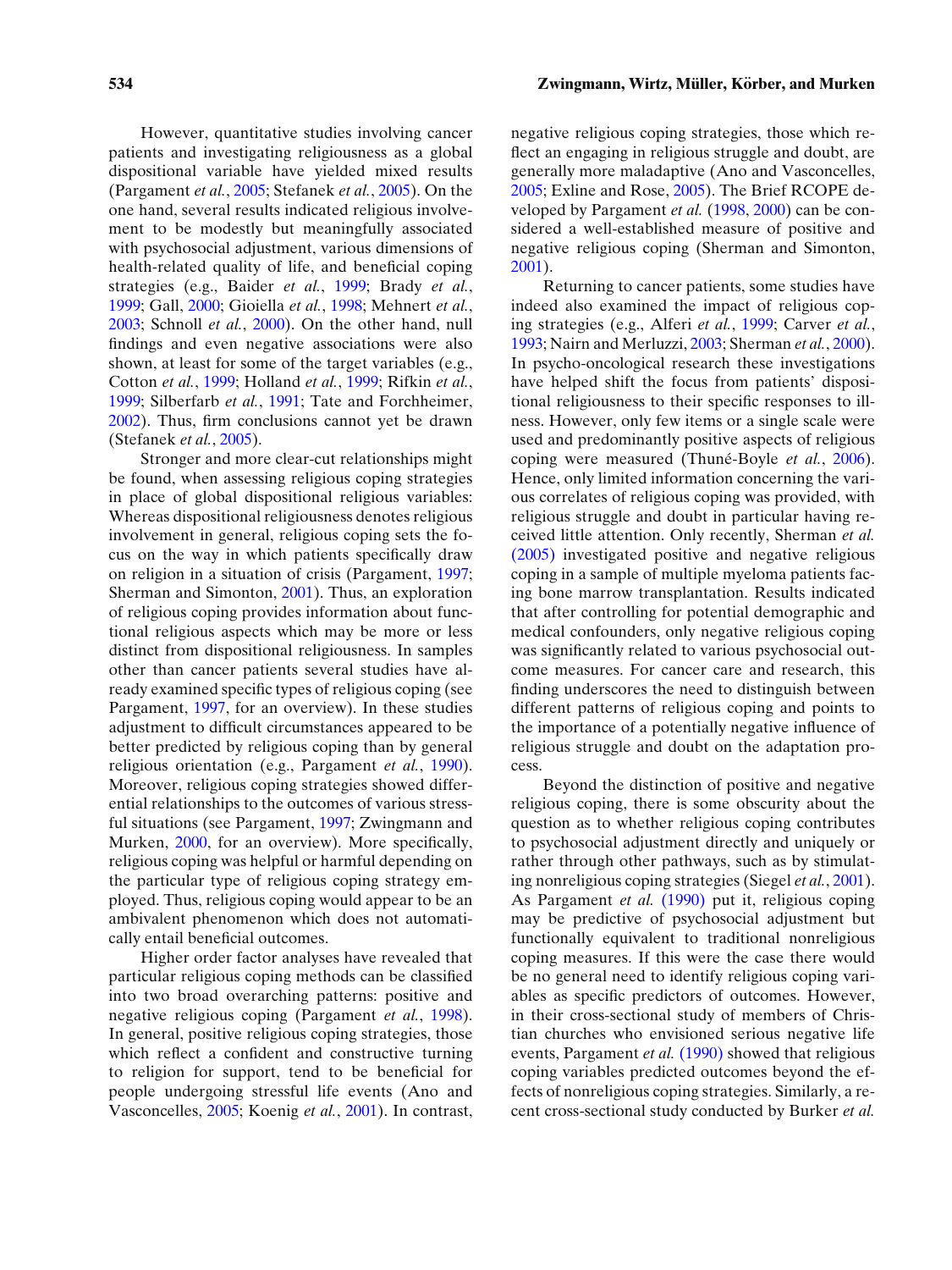## **Positive and Negative Religious Coping 535**

[\(2005\)](#page-13-14) in a sample of lung transplant candidates concluded that religious and nonreligious coping were not functionally redundant but independent components of psychosocial functioning. Moreover, Tix and Frazier [\(1998\)](#page-14-24) found that after controlling for measures of cognitive restructuring, internal control, and social support religious coping predicted life satisfaction 12 months after transplantation. These and other findings (see Pargament, [1997,](#page-14-13) for an overview) suggest that religious coping represents a distinctive resource, one that cannot be "explained away" in terms of presumably more basic phenomena (Pargament, [2002\)](#page-14-25).

Research with cancer patients to date has seldom examined the question of unique contributions of religious variables to psychosocial outcomes, and in doing so, has predominantly focused on dispositional religiousness or spirituality: A crosssectional study by Gall [\(2000\)](#page-13-6) found that religious variables, but not nonreligious resources predicted emotional well-being in long-term breast cancer survivors. However, in a sample of patients with various types of cancer, self-efficacy proved—at least partially—to be a mediating variable between a positive religious coping style and adjustment (Nairn and Merluzzi, [2003\)](#page-14-19). Yet another pattern was reported by Holland *et al.* [\(1999\).](#page-13-9) In participants with malignant melanoma religious/spiritual predictors were unrelated to psychosocial adjustment but substantially associated with an active-cognitive coping style. Whereas this correlational finding was replicated in a recent German study (Mehnert *et al.*, [2003\)](#page-14-8), a similar investigation in an Israeli sample found religious predictors related to both psychosocial adjustment and active-cognitive coping (Baider *et al.*, [1999\)](#page-13-4). All in all, the picture is decidedly mixed. The potential mediating role of nonreligious coping within the religion-health relationship should be more directly addressed within cancer research.

A final point must be emphasized: So far, psycho-oncological research of religiousness or spirituality has been predominantly conducted in the United States. Thus, findings are limited to this specific religious-cultural context and should be augmented by contributions from other countries. For example, only little evidence is available from Germany (Zwingmann, [2005b\)](#page-14-26) although there are considerable religious-cultural differences to the United States: Whereas belief in God is very widespread among Americans (*>*96%) and almost constant since 1944 (Bishop, [1999\)](#page-13-15), it is remarkably declining in Germany, presently totaling 63% in the former West German states and merely 13% in the new East German states (Terwey, [2003\)](#page-14-27). Concomitantly, there is an ongoing crisis of religious institutions in Germany bringing about the phenomenon of "believing without belonging." That is to say, religious beliefs are becoming increasingly personal, detached, and heterogeneous (Jagodzinski and Dobbelaere, [1995\)](#page-14-28). Against this background, religious coping may well be a less frequent or less influential response to life-threatening illness in Germany (Frick *et al.*, [2006;](#page-13-16) Zwingmann, [2005a\)](#page-14-29).

Positive and negative religious coping patterns have not yet been differentially investigated in German cancer patients. However, in accordance with the international literature, some German studies also suggest that cancer patients view religiousness as important in dealing with their illness (Muthny *et al.*, [1992\)](#page-14-30). Furthermore, benevolent religious and spiritual attitudes basically tend to be favorable in coping with cancer (Filipp *et al.*, [1990;](#page-13-17) Ferring *et al.*, [1994;](#page-13-18) Mehnert *et al.*, [2003\)](#page-14-8) and seem to constitute specific psychosocial needs (Büssing et al., [2005;](#page-13-19) Frick *et al.*, [2006\)](#page-13-16).

The purpose in conducting the present investigation was to study the role of positive and negative religious coping in a sample of German breast cancer patients. According to our introductory remarks, three specific research questions were addressed:

- 1. Do patients with certain demographic and cancer-related characteristics prefer a particular religious coping pattern?
- 2. Do positive and negative religious coping contribute to psychosocial adjustment uniquely or indirectly by affecting nonreligious coping strategies?
- 3. Are positive and negative religious coping patterns equally predictive of psychosocial adjustment?

# **METHODS**

#### **Procedure and Patients**

This was a cross-sectional study with 156 German breast cancer patients participating. Patients completed questionnaires at admission to an inpatient rehabilitation program. Patients were eligible for participation in the study if they had been newly diagnosed and were fluent in German. In excluding patients with recurrent breast cancer, we attempted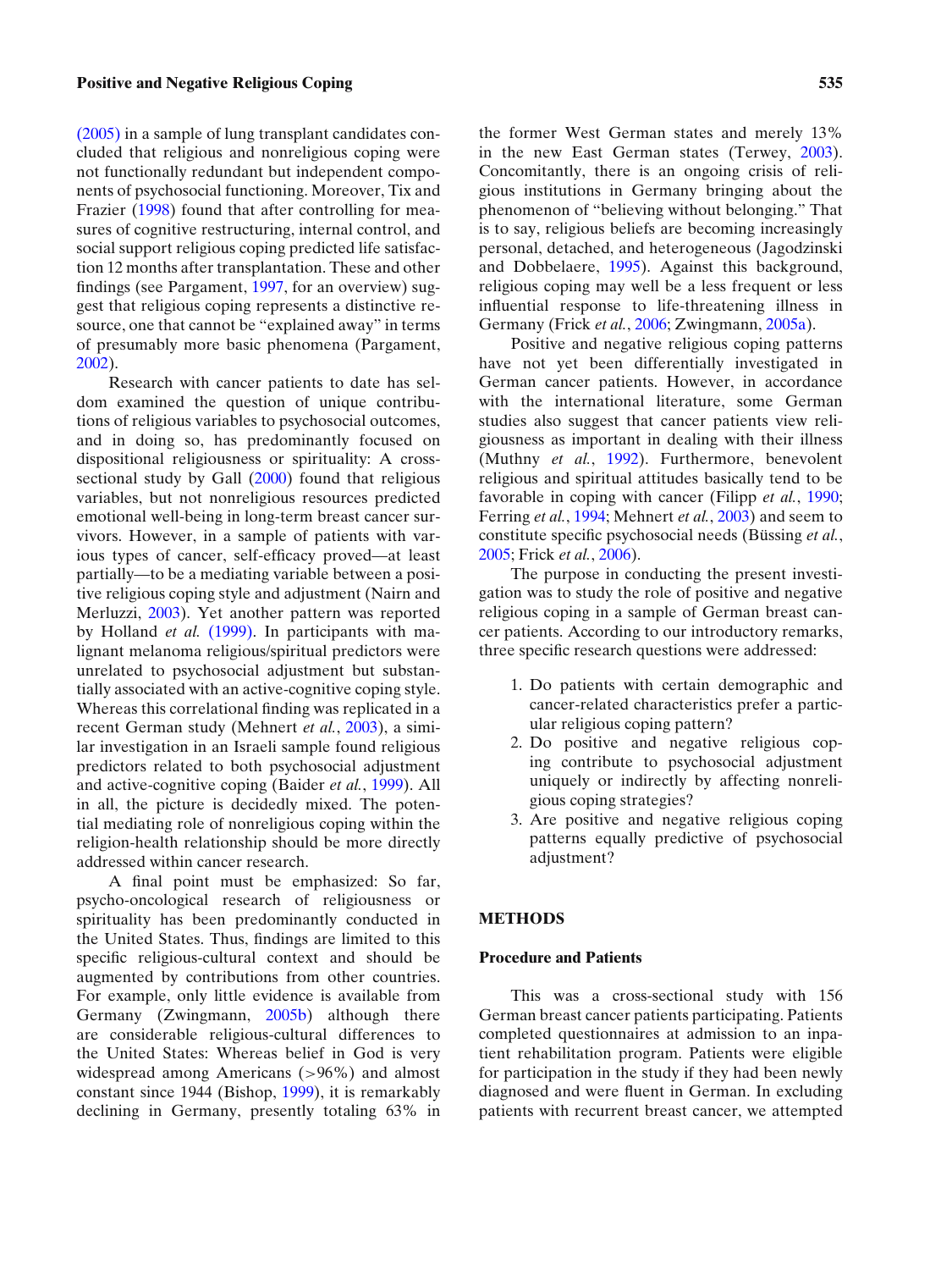to achieve a relatively homogeneous sample with regard to course of disease and treatment.

The study was reviewed and approved by the Ethic Committee of the "Landesärztekammer Rheinland-Pfalz," a German federal medical association. Patients were recruited consecutively at an oncological inpatient rehabilitation center, the "Rehabilitationsklinik Nahetal," Bad Kreuznach, Germany, between March and September 2003. They were asked to attend a group session during their first week of stay. In this session, after a complete description of the study had been presented, written informed consent was obtained from those willing to take part. Of 247 patients approached, 167 (68%) consented to participate and completed questionnaires. Of those, 11 (7%) were excluded due to limited data quality (missing values *>*10% in scale items). The final study sample therefore consisted of 156 patients.

Participants' mean age was 56 years  $(SD = 11$ , range  $= 31-83$ , 68% were married, and 74% lived together with a partner; for 54% the highest level of education was equivalent to junior high school. The time since diagnosis ranged from 1 month to 36 months with a mean post-diagnosis of 11 months (*SD* = 7). Diagnoses comprised Stage 0 (*in situ carcinoma*, 5%), Stage I (31%), Stage II (47%), Stage III (7%), and Stage IV (3%) breast cancer; in 7% information regarding stage was unavailable. Nearly all participants had received surgical treatment (65% breast conservation, 31% mastectomy, 1% both). In terms of religious affiliation, 49% of the women were Catholics, 35% Protestants, and 5% members of other Christian churches; 10% had abandoned church membership, and 1% had never belonged to any denomination. These frequencies roughly correspond to the denominational distribution in the former West German states: Catholics and Protestants each comprise around 40% of the population, and other affiliation and no membership each constitute approximately 10% (Terwey, [2003\)](#page-14-27).

# **Measures**

## *Religious Coping*

Validated instruments for a refined assessment of religious coping are not yet available in the German language. Therefore, quite analogous to the ideas of the Brief RCOPE (Pargament *et al.*, [1998,](#page-14-17) [2000\)](#page-14-18), we developed 16 items for use with cancer patients that would fit the religious-cultural context in Germany. In contrast to the Brief RCOPE, we avoided strong religious words like "devil" or "sin." Participants rated the items on a 5-point scale from 0 ("not at all") to 4 ("very much"). An exploratory factor analysis (principal axis factoring, Varimax rotation) clearly indicated the presence of two factors (variance accounted for  $= 41.7$  and 26.6%, respectively). The first scale, Positive Religious Coping (PRC), contained 8 items and measured the degree to which religiousness offers cancer-specific support, meaning, and solace in response to cancer (Cronbach's alpha =  $0.97$ ; e.g., "I'm finding solace and hope in my religious faith"). The second scale, Negative Religious Coping (NRC), comprised 8 items addressing bargaining and quarreling with God, feelings of being punished by God, and religious doubt as cancer-specific responses (Cronbach's alpha  $= 0.89$ ; e.g., "I'm asking myself why God scrutinized me"). PRC and NRC were somewhat related, but not significantly,  $r(156) = 0.12$ ,  $p = 0.136$ .

## *Nonreligious Coping*

We utilized two subscales from the short version of the Freiburg Questionnaire of Coping with Illness (FKV-LIS [FQCI]; Muthny, [1989\)](#page-14-31). The FQCI is a well-validated coping measure widely used in Germany. The items take the form of short statements of coping behaviors set out on a 5-point rating scale from 0 ("not at all") to 4 ("very much"). The two subscales employed are known to show the strongest connections to psychosocial adjustment and other outcome measures (Muthny, [1989\)](#page-14-31) and constitute the basic dimensions of the FQCI (Hardt *et al.*, [2003\)](#page-13-20): Depressive Coping (FQCI-Dep, 5 items, e.g., "Brooding") and Active Problem-focused Coping (FQCI-Act, 5 items, e.g., "Deciding to fight against the illness"). As reported in the manual, Cronbach's alphas showed somewhat lower but acceptable values (0.73 for FQCI-Dep and 0.65 for FQCI-Act). Also consistent with the manual, FQCI-Dep and FQCI-Act were unrelated,  $r(156) = 0.07$ ,  $p = 0.418$ .

#### *Psychosocial Adjustment*

Psychosocial adjustment was assessed with the German version of the Hospital Anxiety and Depression Scale (HADS-D; Herrmann *et al.*, [1995\)](#page-13-21), which contains two subscales (7 items each): Anxiety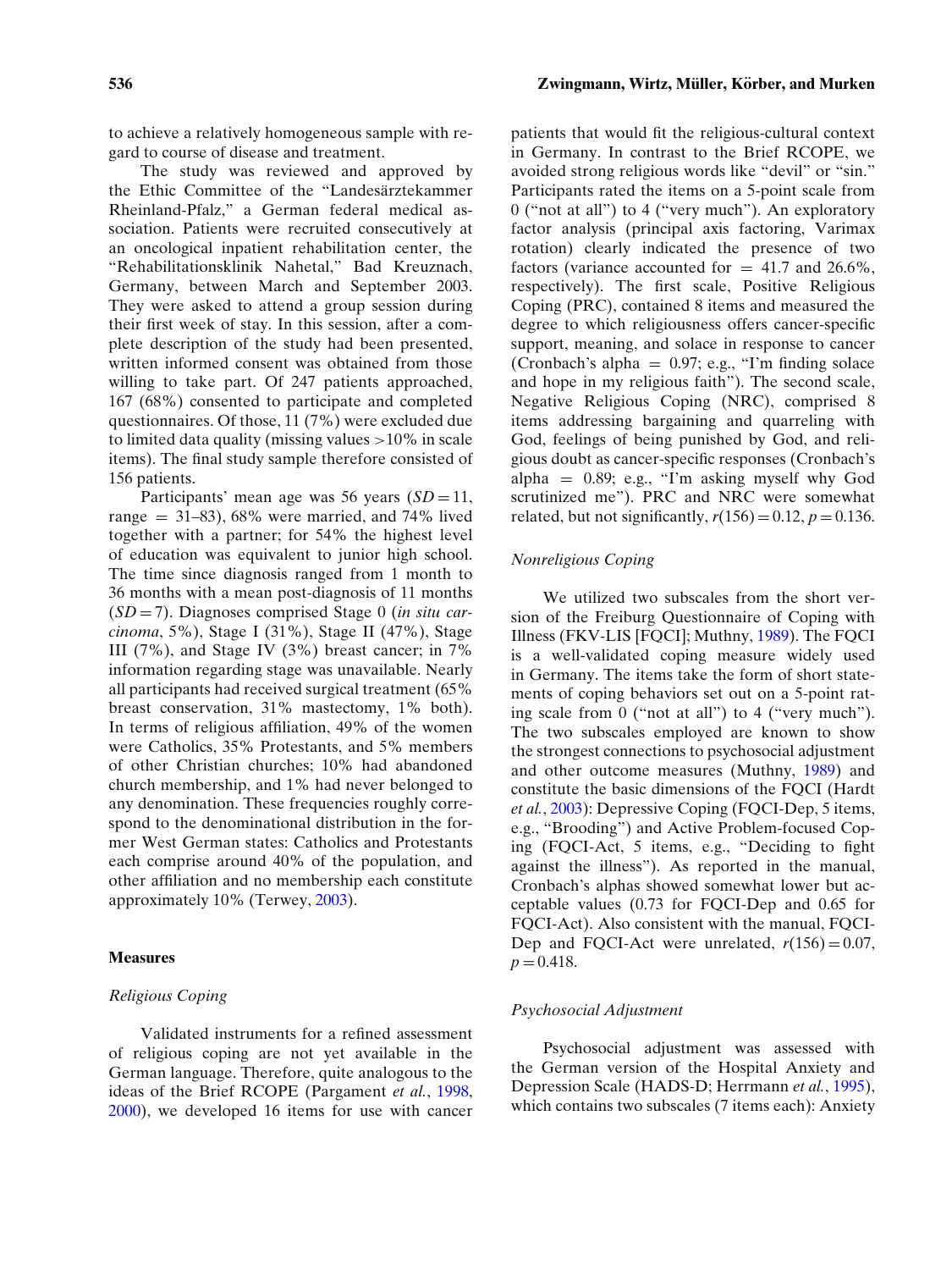## **Positive and Negative Religious Coping 537**

and Depression. All items are scored on a 4-point scale ranging from 0 to 3. The HADS-D is well validated and internationally comparable (Herrmann, [1997\)](#page-13-22). Cronbach's alphas in the present study, 0.79 for Anxiety (HADS-D-A) and 0.82 for Depression (HADS-D-D), are perfectly in line with prior findings. As expected, HADS-D-A and HADS-D-D were strongly correlated,  $r(156) = 0.66$ ,  $p < 0.001$ .

## **Data Analysis**

For the 156 patients included in the study, a maximum of 3 (1.9%) missing values in the items of the scales was observed. Prior to the main data analyses these missing values were imputed by the expectation-maximization (EM) algorithm. The EM algorithm estimates missing data using an iterative maximum-likelihood procedure. It is one of the recommended methods for preventing biases caused by not completely random missing data processes (Allison, [2001;](#page-13-23) Schafer and Graham, [2002\)](#page-14-32). The imputation was performed with the software NORM (Graham *et al.*, [2003\)](#page-13-24).

After determining descriptive statistics for the scales, research question 1 was addressed applying univariate analyses (correlation, ANOVA) as well as multiple regression analysis. To answer the question which patients tend to use which religious coping pattern religious coping scales were related to various demographic and cancer-related predictors. SPSS 12.0 for Windows software (SPSS Inc., Chicago, IL) was used for these computations.

In order to estimate the multivariate dependencies addressed in research question 2 (mediating role of nonreligious coping) and research question 3 (relative predictive power of positive and negative religious coping), structural equation modeling (SEM) was employed (Bollen, [1989;](#page-13-25) Kline, [2005\)](#page-14-33). The maximum-likelihood estimation procedure (Hoogland and Boomsma, [1998;](#page-14-34) Kline, [2005\)](#page-14-33) implemented in the software AMOS 5.0 (Arbuckle and Wothke, [1999\)](#page-13-26) was used to develop and test all structural models. The input for SEM is the empirical covariance matrix. The covariance matrix analyzed here can be directly derived from the correlation matrix shown in the appendix.

SEM is a multivariate technique combining the properties of factor analysis, regression analysis, and path analysis, consequently enabling the definition and estimation of complex model structures. SEM thus has the potential to account for multiple influences, which may simultaneously affect various outcome variables. Furthermore, if multiple valid indicators exist, theoretically derived constructs can be modeled as so-called latent or structural variables which possess desirable psychometric properties: Since measurement error is explicitly separated from true variance within the estimation process, latent variables, unlike observed manifest indicators, do not suffer from systematic restrictions in measurement quality, given that certain criteria are met (Hair *et al.*, [2004\)](#page-13-27).

In accordance with Kline [\(2005\)](#page-14-33), a two-step SEM procedure was applied. In the first step, a confirmatory factor analysis (CFA) was conducted to determine whether the intended constructs were indeed measured. CFA assumes each manifest variable to be a distinct indicator of an underlying latent construct, whereby different constructs are permitted to correlate with each other. The appropriateness of a specific CFA model was assessed by measures of global and local model fit.

Measures of global fit indicate whether the empirical associations among the manifest variables are appropriately reproduced by the model (Boomsma, [2000;](#page-13-28) Kline, [2005\)](#page-14-33). For a variety of these global fit measures certain criteria have to be met in order to accept the model under study as plausible and parsimonious. Measures of absolute fit like the goodness of fit index (GFI) and the adjusted goodness of fit index (AGFI) reflect the discrepancy between the empirical and model implied covariance matrices. Values  $\geq$  0.90 indicate an acceptable fit. The root mean square error of approximation (RMSEA) can be interpreted as the amount of information within the empirical covariance matrix that cannot be explained by the proposed model. The model may be classified as acceptable if only 8% or less of the information are not accounted for by the model (RMSEA ≤ 0.08). Furthermore, measures of incremental fit were employed (Tabachnik and Fidell, [1996\)](#page-14-35): the normed fit index (NFI), the Tucker–Lewis index (TLI), and the comparative fit index (CFI). The rationale of all these three measures is that more complex, i.e., less restrictive models are penalized by a downward adjustment, while more parsimonious, i.e., more restrictive models are rewarded by an increase in the fit index. According to Bentler [\(1990\)](#page-13-29), the CFI explicitly avoids the underestimation of fit often noted for the NFI in relatively small samples. A rule of thumb for incremental fit measures is that values  $> 0.95$  are indicative of good fit relative to the independence model, while values  $> 0.90$  may be interpreted as an acceptable fit.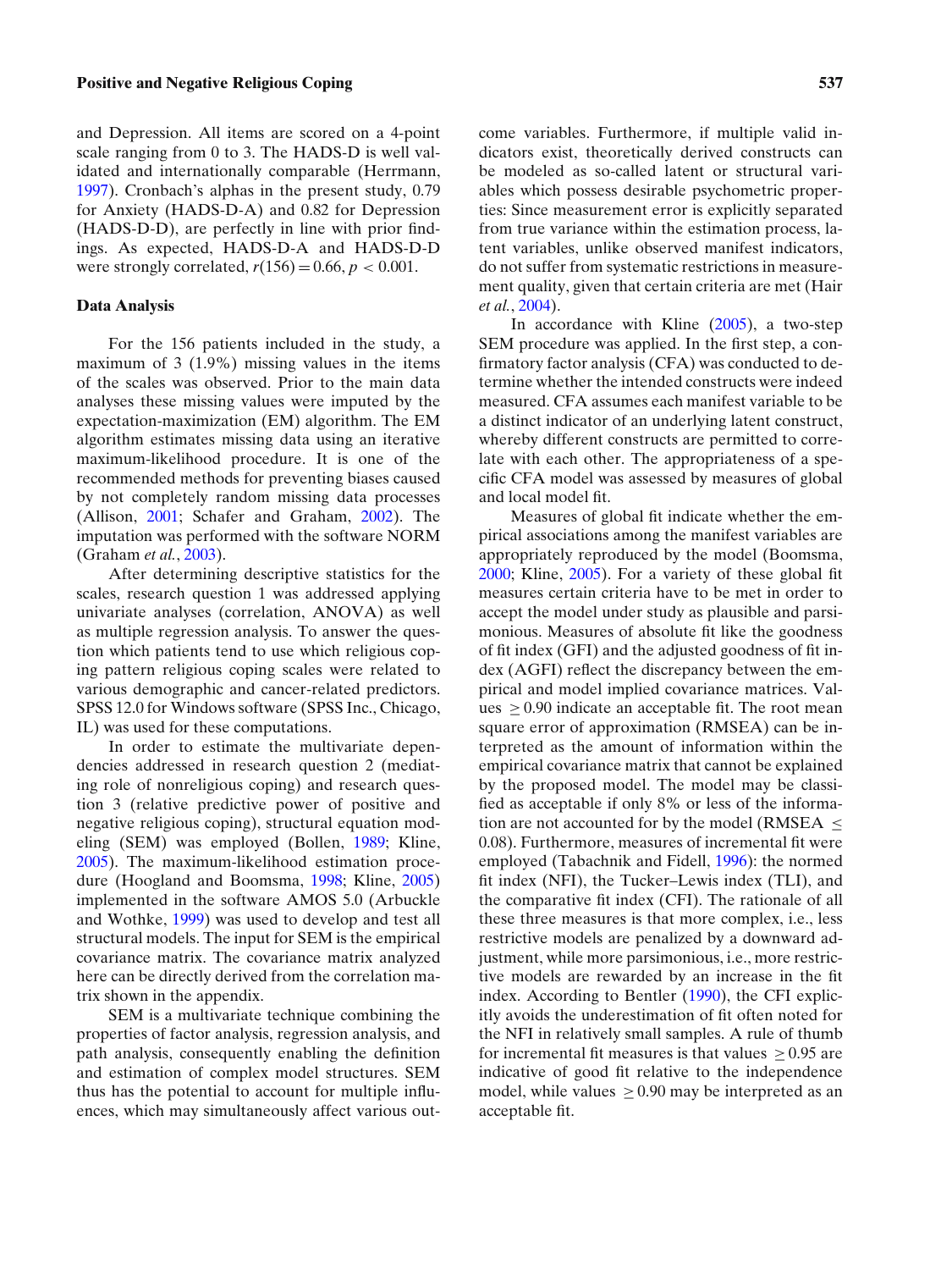#### **538** Zwingmann, Wirtz, Müller, Körber, and Murken

Measures of local fit evaluate whether each construct can be reliably estimated from its indicators (Bagozzi and Baumgartner, [1994;](#page-13-30) Hair *et al.*, [2004\)](#page-13-27) and whether the constructs within the model are sufficiently distinguishable (Fornell and Larcker, [1981\)](#page-13-31). Because coefficient alpha wrongly assumes that all indicators contribute to reliability equally (Bollen, [1989\)](#page-13-25) we chose composite reliability, which draws on the unstandardized regression weights and measurement error components for each indicator (Baumgartner and Homburg, [1996;](#page-13-32) Fornell and Larcker, [1981\)](#page-13-31).

In the second step, a path model, as implied by research questions 2 and 3, was specified and evaluated using measures of global fit. The significance of the relationships between the exogenous and endogenous latent variables, as well as the amount of variance explained in the endogenous variables were examined. In order to then directly answer research questions 2 and 3, specific constraints were imposed upon this model (or a reformulation of it) and tested through hierarchical model comparisons. Only if the constraints led to a significant decrease in data fit  $(\Delta \chi^2$  test; Homburg and Giering, [2001\)](#page-13-33) the corresponding model components were considered important.

#### **RESULTS**

#### **Descriptive Statistics**

Descriptive statistics for all six scales are shown in Table [I.](#page-5-0) Participants reported relatively high reliance on positive religious coping, but made only limited use of negative religious coping strategies. In terms of nonreligious coping patients most fre-

|  |  | <b>Table I.</b> Descriptive Statistics for Scales ( $N = 156$ ) |  |  |  |
|--|--|-----------------------------------------------------------------|--|--|--|
|--|--|-----------------------------------------------------------------|--|--|--|

<span id="page-5-0"></span>

| Scale      | Theoretical<br>range | M    | SD   | <b>Skewness</b> |
|------------|----------------------|------|------|-----------------|
| PRC        | $0 - 4$              | 1.95 | 1.31 | $-0.07$         |
| <b>NRC</b> | $0 - 4$              | 0.88 | 0.83 | $1.02***$       |
| FQCI-Dep   | $0 - 4$              | 0.94 | 0.67 | $0.83***$       |
| FOCI-Act   | $0 - 4$              | 2.81 | 0.72 | $-0.49*$        |
| HADS-D-A   | $0 - 3$              | 1.05 | 0.52 | 0.27            |
| HADS-D-D   | $0 - 3$              | 0.54 | 0.47 | $1.48***$       |

*Note.* PRC: Positive Religious Coping, NRC: Negative Religious Coping, FQCI-Dep: Depressive Coping, FQCI-Act: Active Problem-focused Coping, HADS-D-A: Anxiety, HADS- $D-D =$  Depression.

 ${}^*p$  < 0.05.

∗∗∗*p <* 0.001.

quently used active problem-focused coping. In contrast, the mean score for depressive coping was comparatively low. Patients' anxiety and depression scores fell below the midpoint of the theoretical range. However, comparison with a German sample of healthy women revealed percentiles of approximately 70 for both patients' average anxiety and depression score (Herrmann *et al.*, [1995\)](#page-13-21). Participants thus experienced fairly high levels of psychosocial distress.

# **Research Question 1: Regression of Religious Coping on Demographic and Cancer-Related Variables**

In order to determine which patients tend to use which religious coping style, positive and negative religious coping were related to various demographic variables (age, education, partner, religious affiliation) and cancer-related descriptors (time since diagnosis, surgical procedure, tumor stage). These univariate analyses (correlation, ANOVA) only indicated more negative religious coping for older women  $[r(156) = 0.24, p = 0.003]$ , least-educated patients  $[F(2,143) = 5.63, p = 0.004, \text{post hoc Scheffé}]$ , and partner-less women  $[t(154) = 2.28, p = 0.024]$ as well as both less positive religious coping  $[F(3,152) = 8.82, p < 0.001]$  and less negative religious coping  $[F(3,152) = 5.03, p < 0.002]$  for religious nones (post hoc Scheffé).

To account for multiple dependencies between the seven demographic and cancer-related predictors, multiple regression analysis was conducted. Categorical predictors were coded as follows: education: low (0; equivalent to junior high school and lower) versus high (1; equivalent to high school and higher); partner: living without (0) versus living with (1) a partner; Catholic affiliation: Catholic (1) versus other (0); Protestant affiliation: Protestant (1) versus other (0); surgical procedure: breast conservation (0) versus mastectomy or both (1); tumor stage: less advanced (0; Stages 0 to II) versus more advanced (1; Stages III and IV).

As can be seen in Table [II,](#page-6-0) negative religious coping was significantly predicted by age and partner (beta =  $|0.19|$  to  $|0.21|$ , overall  $R^2 = 0.21$ ). That is, correlations to other predictors taken into account, older and partnerless women showed more negative religious coping. No such tendencies were found for positive religious coping. Education and religious affiliation variables failed to reach significance in multiple regression analysis. As in the univariate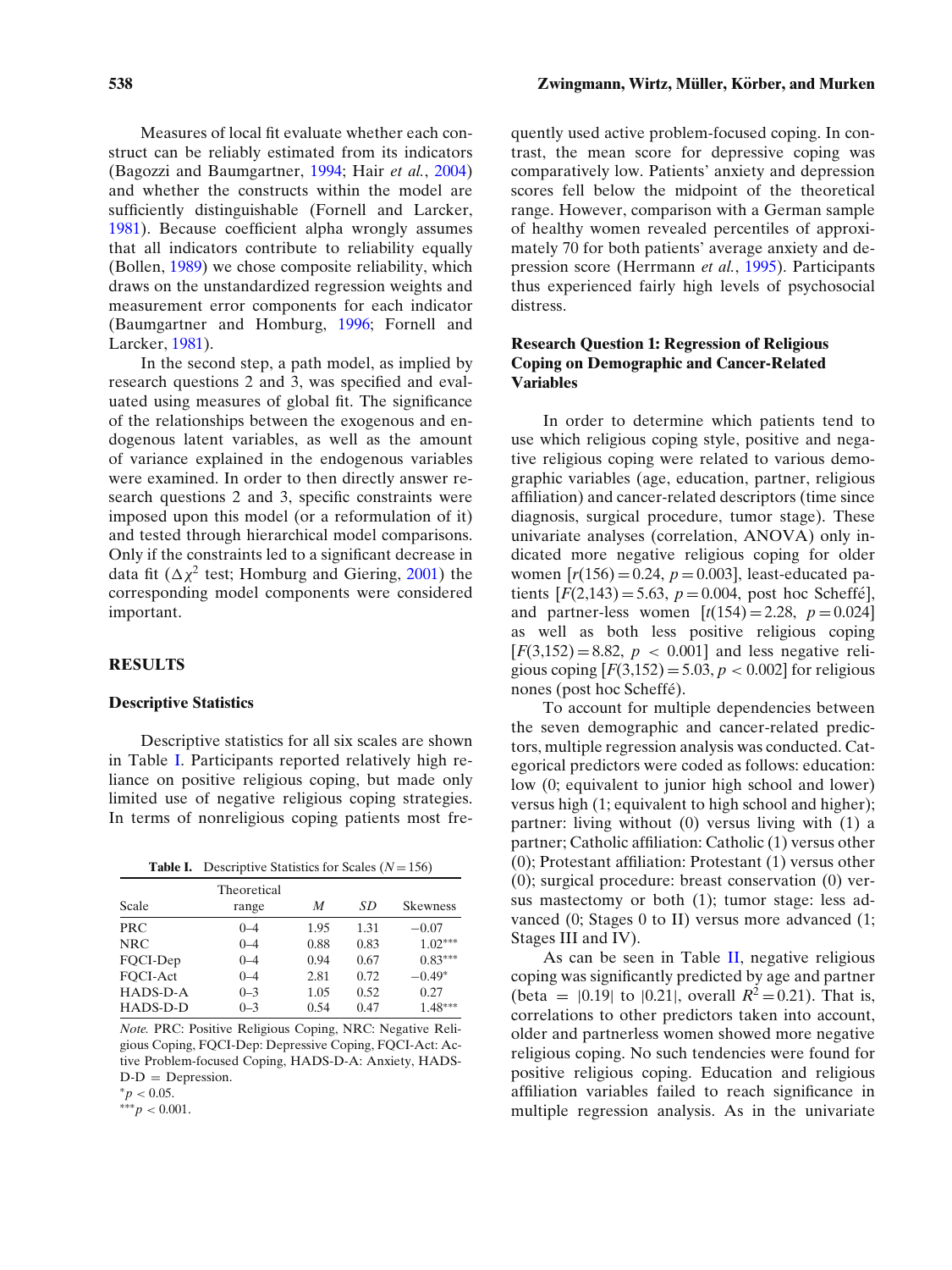<span id="page-6-0"></span>**Table II.** Multiple Regression Summary for Regressions of Positive and Negative Religious Coping on Demographic and Cancer-Related Variables (*N* = 124)

|                            | <b>PRC</b> | <b>NRC</b> |
|----------------------------|------------|------------|
| Demographic variables      |            |            |
| Age                        | 0.13       | $0.21*$    |
| Education $(0-1)$          | 0.19       | $-0.14$    |
| Partner $(0-1)$            | $-0.06$    | $-0.19*$   |
| Catholic $(0-1)$           | 0.25       | 0.11       |
| Protestant $(0-1)$         | 0.16       | 0.23       |
| Cancer-related variables   |            |            |
| Time since diagnosis       | $-0.05$    | $-0.15$    |
| Surgical procedure $(0-1)$ | $-0.01$    | 0.05       |
| Tumor stage $(0-1)$        | 0.01       | $-0.13$    |
| $R^2$                      | 0.10       | 0.21       |
| (8,115)<br>ŀ١              | 1.54       | $3.80***$  |

*Note.* See text for dichotomizing (0–1) categorical predictors. Standardized beta coefficients are shown. PRC: Positive Religious Coping, NRC: Negative Religious Coping.  $p < 0.05$ .

∗∗∗*p <* 0.001.

approach, cancer-related variables (i.e., time since diagnosis, surgical procedure, and tumor stage) were not significantly related to either negative or positive religious coping.

#### **Structural Equation Modeling**

#### *Confirmatory Factor Analysis*

Initially, all 40 scale items were included as respective indicators of the underlying six latent constructs (i.e., "Positive Religious Coping," "Negative Religious Coping," "Depressive Coping," "Active Problem-focused Coping," "Anxiety," and "Depression"). However, according to global-fit measures, this "original CFA model" showed only poor agree-ment with the empirical data (see Table [III,](#page-7-0) row 4): The  $\chi^2$  value revealed significant differences between model-implied and empirical covariances. Furthermore, the fit indices GFI and AGFI as well as the incremental fit measures NFI, TLI, and CFI fell substantially below the critical threshold of 0.90. Hence, indicators with insufficient model compatibility were sequentially eliminated from the model until criteria for a good model-fit were reached. Items were eliminated if (1) indicator reliabilities were low (*<*0.3; Hair *et al.*, [2004\)](#page-13-27) or (2) modification indices suggested that residual correlations would entail a substantial improvement of fit (Kline, [2005\)](#page-14-33).

The resulting "modified CFA model" comprised 20 items and exhibited a very good global data fit

(see Table [III,](#page-7-0) row 5). Furthermore, indices of local fit proved that each latent construct was reliably measured by its indicators: For each manifest item, more than 30% of its information was predicted by its underlying construct (indicator reliability *>*0.3; see Table [IV,](#page-7-1) column 3) and all factor loadings were significant (see Table [IV,](#page-7-1) column 4). The factor relia-bilities (see Table [IV,](#page-7-1) column 5) as well as the average proportions of indicator variance extracted by the corresponding latent construct (see Table [IV,](#page-7-1) column 6) exceeded the critical values. Only for "Anxiety" was a marginal violation observed. Finally, it was tested whether each latent variable provided information not covered by the most strongly correlated alternative construct. Significant  $\Delta \chi^2$  tests indicated discriminant validities (see Table [IV,](#page-7-1) column 7). That is to say, all latent variables could be considered sufficiently distinguishable from each other (Fornell and Larcker, [1981\)](#page-13-31).

Although the measurement models were modified in order to achieve an appropriate model fit, the central properties of the structural model remained virtually identical after modification: In both the "original" and the "modified CFA model" the same structural path coefficients were significant and a similar amount of variance was explained in the endogenous constructs ("Anxiety": 62% vs. 56%, "Depression": 71% vs. 71%). This indicates that modifications did not lead to changes in the meaning of constructs.

# *Research Question 2: Estimating Direct and Indirect Effects of Religious Coping on Psychosocial Adjustment*

After having ensured a high measurement quality of the "modified CFA model," structural relationships between latent variables were specified, as implied by research questions 2 and 3. This "full path model" (see Table [III,](#page-7-0) row 7) yielded virtually the same measures of global fit as the "modified CFA model," demonstrating that the model structure was in accordance with the empirical data. Figure [1](#page-8-0) illustrates the structural model of the "full path model," indicating estimated path coefficients and the percentage of explained variance for the endogenous structural variables. Measurement models were equivalent to those proved in the "modified CFA model" (see Table [IV\)](#page-7-1) and are not shown in Fig. [1.](#page-8-0)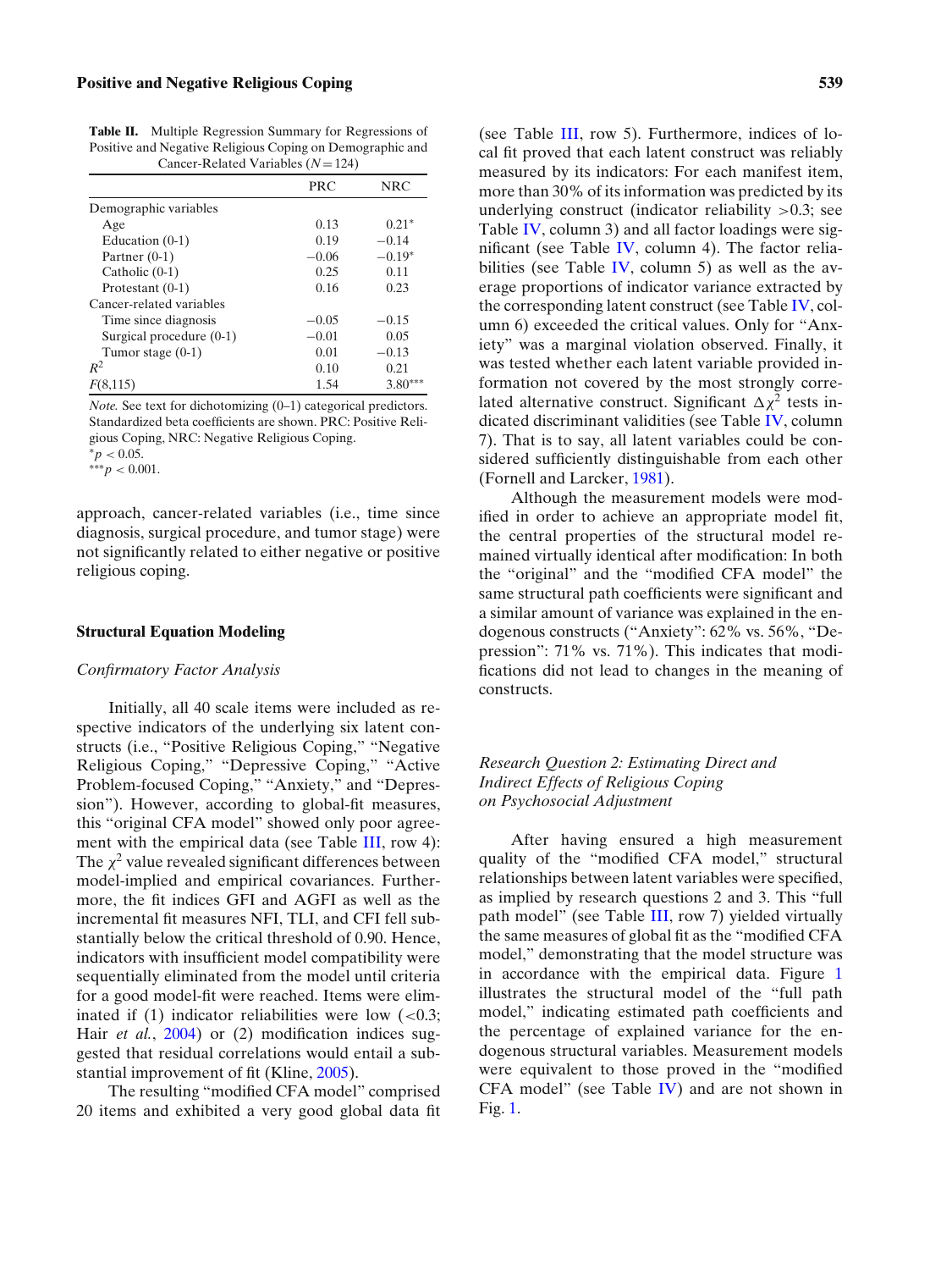<span id="page-7-0"></span>

|                                | $\mu$ and $\mu$ of $\mu$ of $\mu$ and $\mu$ and $\mu$ and $\mu$ and $\mu$ and $\mu$ and $\mu$ and $\mu$ and $\mu$ |     |                  |              |            |        |            |            |            |              |
|--------------------------------|-------------------------------------------------------------------------------------------------------------------|-----|------------------|--------------|------------|--------|------------|------------|------------|--------------|
|                                | $\chi^2$                                                                                                          | df  | $\boldsymbol{p}$ | $\chi^2$ /df | <b>GFI</b> | AGFI   | <b>NFI</b> | <b>TLI</b> | <b>CFI</b> | <b>RMSEA</b> |
| Thresholds for acceptable fit. |                                                                                                                   |     | > 0.05           | $\leq$ 2     | > 0.90     | > 0.90 | > 0.90     | > 0.90     | > 0.90     | < 0.08       |
| Confirmatory factor analyses   |                                                                                                                   |     |                  |              |            |        |            |            |            |              |
| Original CFA model             | 1220.1                                                                                                            | 725 | < 0.001          | 1.68         | 0.74       | 0.70   | 0.72       | 0.85       | 0.86       | 0.07         |
| Modified CFA model             | 176.1                                                                                                             | 155 | 0.115            | 1.14         | 0.90       | 0.87   | 0.91       | 0.98       | 0.99       | 0.03         |
| Research question 2            |                                                                                                                   |     |                  |              |            |        |            |            |            |              |
| Full path model                | 176.2                                                                                                             | 156 | 0.128            | 1.13         | 0.90       | 0.87   | 0.91       | 0.98       | 0.99       | 0.03         |
| Restriction                    | 179.6                                                                                                             | 160 | 0.138            | 1.12         | 0.90       | 0.87   | 0.90       | 0.98       | 0.99       | 0.03         |
| $\Delta x^2$ test              | 3.4                                                                                                               | 1   | 0.504            |              |            |        |            |            |            |              |
| Research question 3            |                                                                                                                   |     |                  |              |            |        |            |            |            |              |
| Reformulated path model        | 90.2                                                                                                              | 84  | 0.303            | 1.07         | 0.93       | 0.90   | 0.94       | 1.00       | 1.00       | 0.02         |
| <b>Restriction 1</b>           | 90.2                                                                                                              | 85  | 0.329            | 1.06         | 0.93       | 0.90   | 0.94       | 1.00       | 1.00       | 0.02         |
| $\Delta x^2$ test              | 0.0                                                                                                               | 1   | 0.980            |              |            |        |            |            |            |              |
| Restriction 2                  | 90.5                                                                                                              | 85  | 0.321            | 1.07         | 0.93       | 0.90   | 0.94       | 1.00       | 1.00       | 0.02         |
| $\Delta x^2$ test              | 0.3                                                                                                               | 1   | 0.586            |              |            |        |            |            |            |              |

**Table III.** Measures of Global Fit for All Models Estimated and Hierarchical Model Tests  $(\Delta \chi^2)$ 

*Note.* GFI: goodness of fit index, AGFI: adjusted goodness of fit index, NFI: normed fit index, TLI: Tucker-Lewis index, CFI: comparative fit index, RMSEA: root mean square error of approximation.

Information within the "full path model" can be described as follows: The latent endogenous variables "Positive" and "Negative Religious Coping" were positively correlated  $(\varphi = 0.18, C.R. = 2.10,$  $p = 0.036$ ). Both "Positive Religious Coping"  $(\beta = -0.29, C.R. = -2.95, p = 0.003)$  and "Negative" Religious Coping" ( $\beta$  = 0.29, C.R. = 2.99,  $p$  = 0.003) significantly affected "Depressive Coping," but not "Active Problem-focused Coping." Furthermore, "Depressive Coping" had a very strong impact on "Anxiety" ( $\beta = 0.67$ , C.R. = -2.95,  $p < 0.001$ ) and "Depression" ( $\beta = 0.79$ , C.R. = 5.83,  $p < 0.001$ ). All

<span id="page-7-1"></span>

| Factor                         | Item | Indicator<br>reliability | <i>t</i> -value of factor<br>loading | Factor<br>reliability | Average<br>variance<br>extracted | $\Delta \chi^2$ (df = 1) |
|--------------------------------|------|--------------------------|--------------------------------------|-----------------------|----------------------------------|--------------------------|
| Thresholds for acceptable fit. |      | $\geq 0.3$               |                                      | $\geq 0.6$            | $\geq 0.5$                       | p < 0.05                 |
| Positive                       | prc1 | 0.74                     | $\mathbf{a}$                         | 0.95                  | 0.80                             | 32.39***                 |
| Religious                      | prc2 | 0.91                     | $18.02***$                           |                       |                                  |                          |
| Coping                         | prc3 | 0.78                     | $15.33***$                           |                       |                                  |                          |
|                                | prc4 | 0.77                     | $15.10***$                           |                       |                                  |                          |
|                                | prc5 | 0.83                     | $16.36***$                           |                       |                                  |                          |
| Negative                       | nrc1 | 0.89                     | $\mathbf{a}$                         | 0.86                  | 0.63                             | 32.39***                 |
| Religious                      | nrc2 | 0.76                     | 15.01***                             |                       |                                  |                          |
| Coping                         | nrc3 | 0.53                     | $11.14***$                           |                       |                                  |                          |
|                                | nrc4 | 0.31                     | $7.56***$                            |                       |                                  |                          |
| Depressive coping              | dc1  | 0.56                     | $\mathbf{a}$                         | 0.77                  | 0.54                             | $10.99***$               |
|                                | dc2  | 0.38                     | $6.57***$                            |                       |                                  |                          |
|                                | dc3  | 0.35                     | $6.30***$                            |                       |                                  |                          |
| Active Problem-focused Coping  | ac1  | 0.48                     | $\mathbf{a}$                         | 0.70                  | 0.55                             | $90.10***$               |
|                                | ac2  | 0.60                     | $0.66**$                             |                       |                                  |                          |
| Anxiety                        | anx1 | 0.43                     | $\mathbf{a}$                         | 0.73                  | 0.47                             | $35.02***$               |
|                                | anx2 | 0.37                     | $6.43***$                            |                       |                                  |                          |
|                                | anx3 | 0.70                     | 7.86***                              |                       |                                  |                          |
| Depression                     | dep1 | 0.53                     | $\mathbf{a}$                         | 0.74                  | 0.50                             | $10.99***$               |
|                                | dep2 | 0.41                     | $7.12***$                            |                       |                                  |                          |
|                                | dep3 | 0.49                     | $7.77***$                            |                       |                                  |                          |

| <b>Table IV.</b> Measures of Local Fit for the "Modified CFA Model" |
|---------------------------------------------------------------------|
|---------------------------------------------------------------------|

*Note.* For thresholds of acceptable fit see Bagozzi and Baumgartner [\(1994\)](#page-13-30), Hair *et al.* [\(2004\).](#page-13-27)

aUnstandardized values were set to equal 1 in order to ensure identifiability.

∗∗*p <* 0.01.

∗∗∗*p <* 0.001.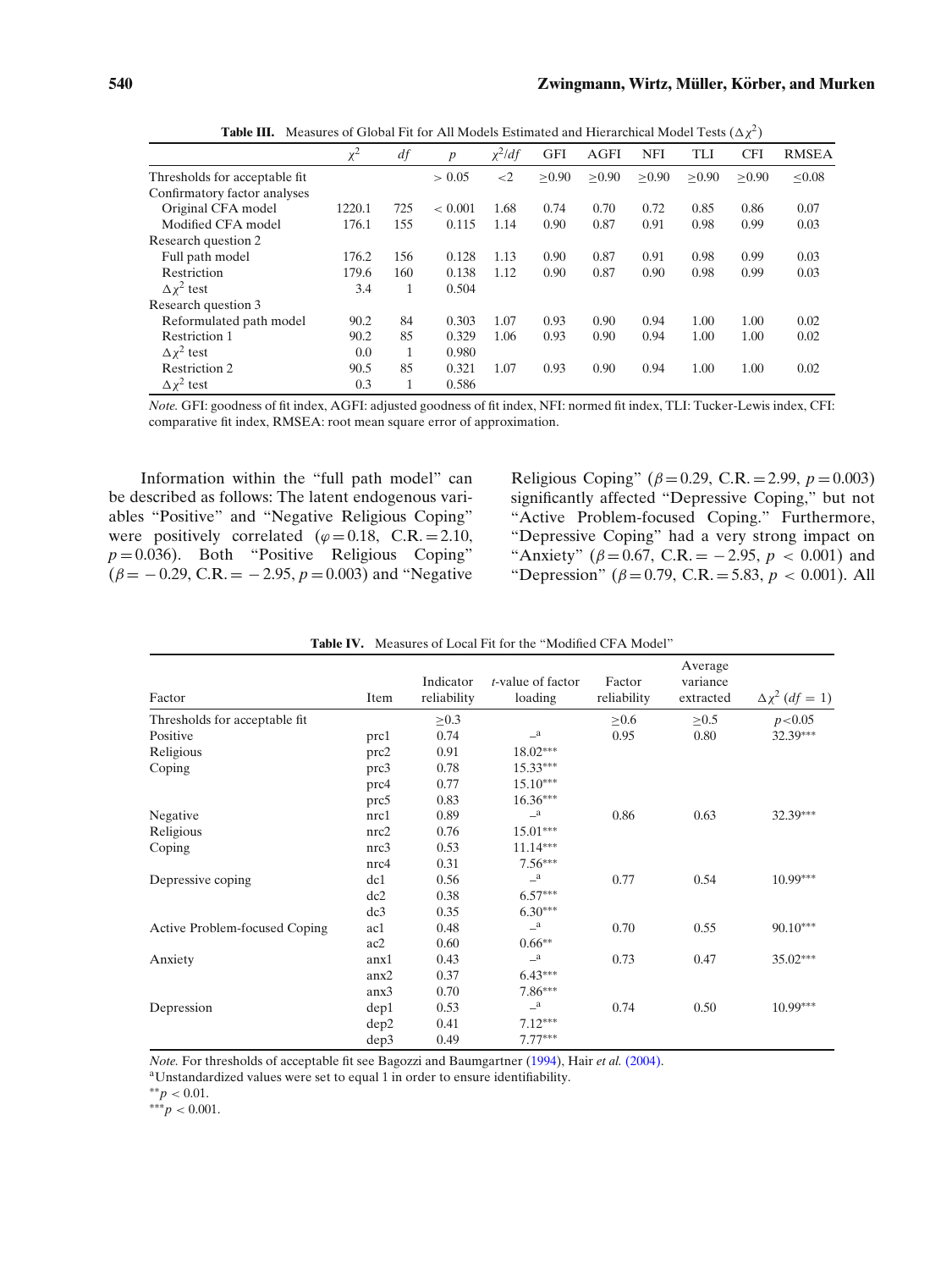<span id="page-8-0"></span>

**Fig. 1.** "Full path model": estimated standardized path coefficients and percentage of explained variance for the endogenous structural constructs (non-significant paths appear dotted; total effects: "Positive Religious Coping" $\rightarrow$  "Anxiety" = -0.27, "Positive Religious Coping"→"Depression" = − 0.35, "Negative Religious Coping"→"Anxiety" = 0.31, "Negative Religious Coping" $\rightarrow$ "Anxiety" = 0.31; correlation of endogenous error terms of "Anxiety" and "Depression":  $\psi = 0.57$ , C.R. = 2.52,  $p = 0.012$ .

path coefficients from "Positive" and "Negative Religious Coping" to the constructs representing psychosocial adjustment yielded non-significant values  $\beta_{\text{``PRC}}$ ,  $\rightarrow$  "Anxiety" = -0.14, C.R. = -1.55,<br>p = 0.122;  $\beta_{\text{``PBC}}$ , "Depression" = -0.01, C.R. =  $\beta_{\text{``PRC}}$ "<sub>→</sub>"Depression</sub>" = -0.01,  $-0.06, p = 0.955$ ;  $\beta_{\text{WRC}}$ ,  $\rightarrow$  "Anxiety" = 0.09, C.R. = 1.03,  $p = 0.305$ ;  $\beta_{\text{``NRC''}\rightarrow \text{``Depression''}} = 0.06$ , C.R. = 0.65,  $p = 0.514$ ). In sum, 56% of the variance of "Anxiety" and 71% of the variance of "Depression" was explained by religious and nonreligious coping. Religious coping accounts for 14% of the variance of "Depressive Coping," but for only 5% of the variance of "Active Problem-focused Coping."

Referring to research question 2, this pattern strongly suggests that the predictive information of religious coping for psychosocial adjustment was completely mediated by nonreligious coping (especially by depressive coping). In order to explicitly test this, a hierarchical model comparison was conducted. To this end, all four direct paths from "Positive" and "Negative Religious Coping" to "Anxiety" and "Depression" were simultaneously constrained to 0. This restriction yielded a global model fit (see Table [III,](#page-7-0) row 8, restriction) that was not significantly weaker than the fit of the "full path model" (see Table [III,](#page-7-0) row 9). Thus, all direct paths from religious coping to psychosocial adjustment could be eliminated from the structural model without any loss of systematic information.

# *Research Question 3: Comparing the Predictive Power of Positive and Negative Religious Coping*

In order to address research question 3, the "full path model" had to be reformulated. The reformulation should allow a direct estimation of the total predictive power of religious coping on psychosocial adjustment. To this end, constructs representing nonreligious coping were eliminated. Explicitly, only direct paths from the exogenous constructs representing religious coping to the endogenous constructs "Anxiety" and "Depression" remained in the "reformulated path model." Indirect effects mediated by nonreligious coping were consequently implicitly modeled within the direct paths between exogenous and endogenous variables.

Again, the "reformulated path model" showed an excellent global model fit (see Table [III,](#page-7-0) row 11). All path coefficients were significant and of medium size:  $\beta_{\text{PRC}}$ "<sub>→</sub>"<sub>Anxiety</sub>" = -0.35, C.R. = -3.61, *p* < 0.001;  $\beta_{\text{PRC}}$ " $\rightarrow$ "Depression" = -0.28, C.R. = -2.94,  $p = 0.003; \ \beta \omega_{\text{NRC}} \rightarrow \omega_{\text{Anxiety}}$ " = 0.28, C.R. = 3.11,  $p = 0.003$ ;  $\beta_{\text{W}}$ <sub>NRC</sub>"<sub>→</sub>"<sub>Depression</sub>" = 0.30, C.R. = 3.14,  $p = 0.002$ . The question whether "Positive" and "Negative Religious Coping" had identical predictive power on "Anxiety," was tested by constraining the corresponding unstandardized regression weights in such a way as to obtain equal values (Bollen, [1989\)](#page-13-25),  $|b_{\text{PRC}}{\sim}$ <sup>"</sup>Anxiety" =  $b_{\text{WRC}}{\sim}$  "Anxiety<sub>2</sub>" This restriction yielded a global model fit (see Table [III,](#page-7-0) row 12, restriction 1) that was not significantly weakened in comparison with the fit of the "reformulated path model." As to "Depression," the restriction  $|b_{\text{H}}|_{\text{PRC}}$ , " $\rightarrow$ "Depression"  $| = b_{\text{H}}|_{\text{NRC}}$ , "Depression" (see Table [III,](#page-7-0) row 14, restriction 2) also led to a nonsignificant decrease in model fit (see Table [III,](#page-7-0) row 15). Thus, we can conclude that both religious coping constructs affected psychosocial adjustment to the same extent.

#### **DISCUSSION**

The present cross-sectional study investigated the role of religious coping in a sample of 156 German breast cancer patients. Previous psychooncological research concerning religious resources has predominantly dealt with general religiousness or beneficial religious coping (Stefanek *et al.*, [2005;](#page-14-7) Thuné-Boyle et al., [2006\)](#page-14-21). Only recently, Sherman *et al.* [\(2005\)](#page-14-22) systematically explored both positive and negative components of religious coping. The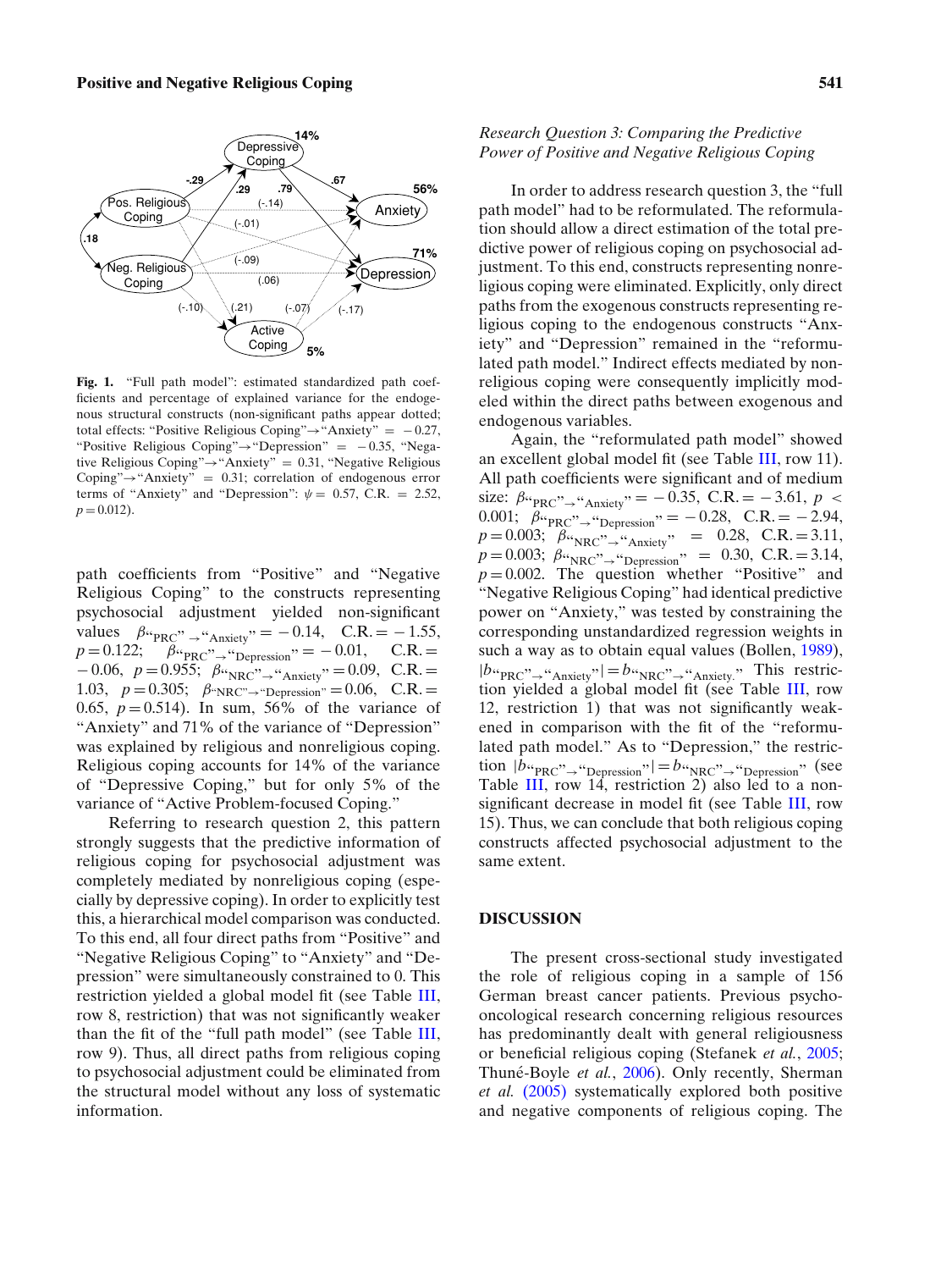current study takes a comparable approach. In following Pargament *et al.* [\(1998\),](#page-14-17) religious coping was broken down into two broad patterns: positive religious coping, i.e., the constructive search for support, meaning, and solace in religion, and negative religious coping, i.e., religious struggle and doubt. Descriptive statistics for scales indicated, in accordance to the findings by Sherman *et al.* [\(2005\),](#page-14-22) that participants predominantly relied on positive religious coping and used negative religious coping only to a limited degree (see Table [I\)](#page-5-0).

The specific purpose of the present study was threefold: (1) The first research question was whether patients with certain demographic and cancer-related characteristics tended to prefer a particular religious coping pattern. The following two research questions were addressed using structural equation modeling, thereby promoting the use of this methodologically advantageous approach to religious coping research: (2) It was examined whether positive and negative religious coping contributed to the prediction of psychosocial adjustment independently of two basic nonreligious coping styles, i.e., depressive coping and active problem-focused coping. (3) Furthermore, the relative predictive power of positive and negative religious coping on psychosocial adjustment was explored.

According to the multiple regression analysis carried out in research question 1 (see Table [II\)](#page-6-0), positive religious coping could not be predicted by various demographic and cancer-related variables. In contrast, negative religious coping was found to be more frequently reported by older women and patients living without a partner; beta coefficients were of low to moderate size (beta =  $|0.19|$  to  $|0.21|$ ). One possible explanation is that older women may generally been subjected to a more negative religious socialization. Being raised with the image of a vengeful God, this may be especially actualized in particularly lonesome and traumatic times. Religious affiliation as well as cancer-related characteristics did not show up as significant predictors of religious coping.

As to research question 2, the SEM "full path model" did not indicate significant direct paths between religious coping and psychosocial adjustment. Figure [1](#page-8-0) illustrates that nonreligious coping strategies (especially "Depressive Coping") seemed to play a prominent mediating role between religious coping and outcomes. In fact, when the direct paths from religious coping to outcomes were dropped, there was no significant loss of fit in the structural model (see Table [III\)](#page-7-0). Hence, it is plausible to assume that religious coping was totally mediated by nonreligious coping strategies; positive and negative religious coping contributed only indirectly to psychosocial adjustment. Thus, our SEM results in German breast cancer patients do not support the conclusion by Burker *et al.* [\(2005\),](#page-13-14) Pargament *et al.* [\(1990;](#page-14-15) Pargament, [2002\)](#page-14-25), and Tix and Frazier [\(1998\)](#page-14-24) that religious coping variables contribute to the prediction of outcomes beyond the effects of nonreligious coping strategies. However, it has to be noted that this reasoning was based on investigations in samples other than cancer patients. Studies based on cancer patients have so far not revealed a clear picture. Our result seems to be somewhat similar to the finding of Nairn and Merluzzi [\(2003\)](#page-14-19) that nonreligious self-efficacy was, at least partially, a mediating variable between religious coping and adjustment in a mixed sample of cancer patients. However, it may well be possible that our mediation pattern is to some extent explained by the less important role of religion in Germany, thus reflecting religious-cultural specifics.

Some other aspects of the "full path model" depicted in Fig. [1](#page-8-0) are noteworthy: First, only "Depressive Coping" but not "Active Problem-focused Coping" was a mediating variable. The paths between religious coping constructs and "Active Problemfocused Coping" as well as those between "Active Problem-focused Coping" and outcome variables failed to reach significance. Our results therefore do not replicate the consistent finding of the three equivalent studies conducted by Holland *et al.* [\(1999\)](#page-13-9) in the United States, Baider *et al.* [\(1999\)](#page-13-4) in Israel, and Mehnert *et al.* [\(2003\)](#page-14-8) in Germany, whereby religious/spiritual variables were strongly related to this beneficial coping style. In part, this discrepancy may be due to the specific nonreligious coping measure utilized in the three foregoing studies. This measure included four items relating to religious and spiritual themes and thus may account for the high correlation (Holland *et al.*, [1999\)](#page-13-9). Furthermore, however, it also is possible that active problem-focused coping will play a more prominent mediating role if *beneficial* outcomes (e.g., health-related quality of life, psychological well-being, or stress-related growth) are studied as opposed to the *negative* outcomes (anxiety, depression) emphasized in the current investigation. Further research would help delineate which mediating patterns of nonreligious coping are prominent in which outcome domains.

Second, the latent endogenous constructs "Positive" and "Negative Religious Coping"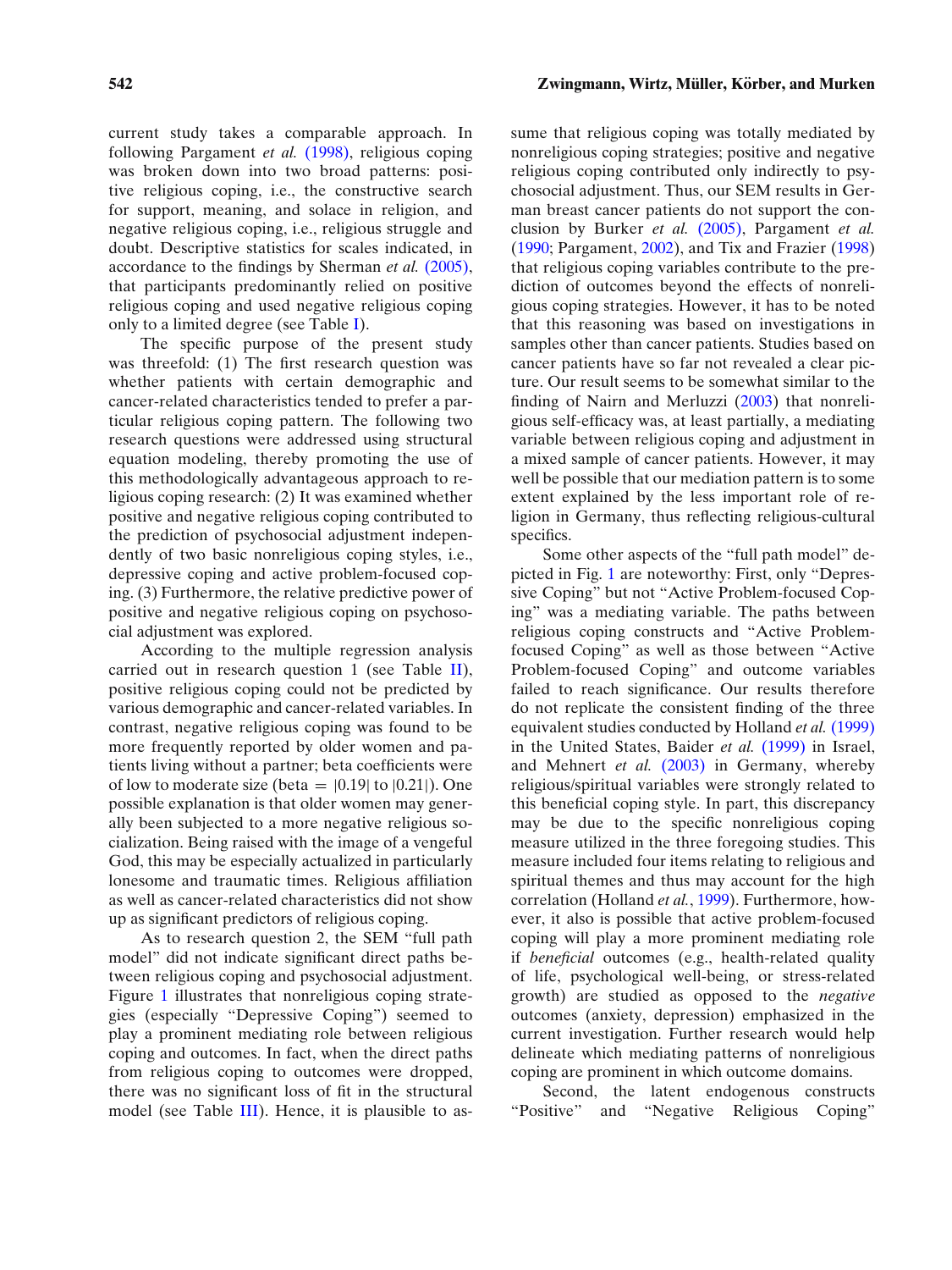#### **Positive and Negative Religious Coping 543**

were significantly positively related to each other  $(\varphi = 0.18)$ . On the manifest level the original scales PRC and NRC were also positively associated, albeit not significantly  $(r=0.12)$ . The moderate positive relationship between the two religious coping patterns denotes that patients may use positive and negative religious coping simultaneously. Whilst someone may frequently engage in positive religious coping, this does not preclude religious struggle and doubt. This point was previously emphasized by Fitchett *et al.* [\(2004,](#page-13-34) p. 191): "Positive religious coping is not the opposite of negative religious coping."

Finally, whereas "Depressive Coping" was negatively related to "Positive Religious Coping" and positively to "Negative Religious Coping," it can be seen from Fig. [1](#page-8-0) that  $\beta_{\text{PRC}} \rightarrow \text{Pepressive Coping}$ " had the same magnitude as  $\beta_{\text{NRC}} \rightarrow \text{Depressive Coping}$ "  $(|\beta| = 0.29)$ . This already suggests that "Positive" and "Negative Religious Coping" were equally predictive of psychosocial adjustment. In order to explicitly test this, thereby addressing research question 3, the "full path model" was reformulated and restricted in such a way that the direct paths between both religious coping patterns on the one hand and "Anxiety" and "Depression," respectively, on the other hand were of equal size. In fact, these constraints did not lead to a significant loss of fit in the structural model (see Table [III\)](#page-7-0) so that the predictive power on psychosocial adjustment in the present study was virtually identical for "Positive" and "Negative Religious Coping." Thus, our data do not confirm the recent finding by Sherman *et al.* [\(2005\),](#page-14-22) whereby only negative but not positive religious coping had predictive power on psychosocial outcomes in multiple myeloma patients. The reasons for this discrepancy are not clear but may reflect differences in religious-cultural background, cancer type, stage of illness, or phase of treatment.

Altogether, the present findings in German breast cancer patients suggest that religious coping affects nonreligious coping strategies, especially depressive coping. In turn, depressive coping, although less frequently used in our sample (see Table [I\)](#page-5-0), turned out to be a strong predictor of anxiety and depression (see Fig. [1\)](#page-8-0). The contributions of positive and negative religious coping to depressive coping were of the same magnitude but opposite direction: Depressive coping was predicted negatively by positive religious coping and positively by negative religious coping. Depressive coping thus proved to be in part religiously colored. In sum, religious coping accounted for 14% of the variance of depressive coping in our sample.

Although religious coping appeared to be completely mediated by depressive coping in the current study, it should not be neglected in patients facing cancer. For practical reasons, appropriately addressing positive and negative religious coping may substantially reduce patients' use of depressive coping. Specifically, interventions designed to encourage benevolent religious reframing, facilitate one's finding meaning, and take struggling with faith seriously seem promising (Pargament, [1997\)](#page-14-13). In inquiring patients, both positive and negative aspects of religious coping should always be explored (Sherman *et al.*, [2005\)](#page-14-22). It should be noted that positive religious coping does not preclude religious struggle and doubt. Furthermore, according to our data, older and partner-less women seem to be more prone to engage in negative religious coping. Clinical interviews could help to understand patients' religious coping patterns against the background of their religious preferences and spiritual history (e.g., Anandarajah and Hight, [2001;](#page-13-35) Frick *et al.*, [2006;](#page-13-16) Puchalski and Romer, [2000\)](#page-14-36).

#### **Limitations and Concluding Remarks**

Notable features of this investigation include evaluation of both positive and negative components of religious coping in a relatively homogeneous sample of breast cancer patients. Moreover, this study is one of the few to examine religious coping among German patients and one of the first in this realm to bring a structural equation modeling approach to data analysis. In focusing reliable latent constructs, SEM enables the description and estimation of complex relationships.

However, several limitations of the present study also deserve to be mentioned. First, our homogenous German sample limits the scope for generalizing the findings to other populations of cancer patients. The participants, newly diagnosed with breast cancer, were exclusively women and had a relatively favorable prognosis. Second, psychological adjustment in this study was regarded as absence of anxiety and depression as measured by the HADS-D. Surely, this does not reflect the complexity of psychological adjustment and also limits the ability to make generalizations from the findings. Third, we did not use a measure of response bias. Although German studies do not support a systematic response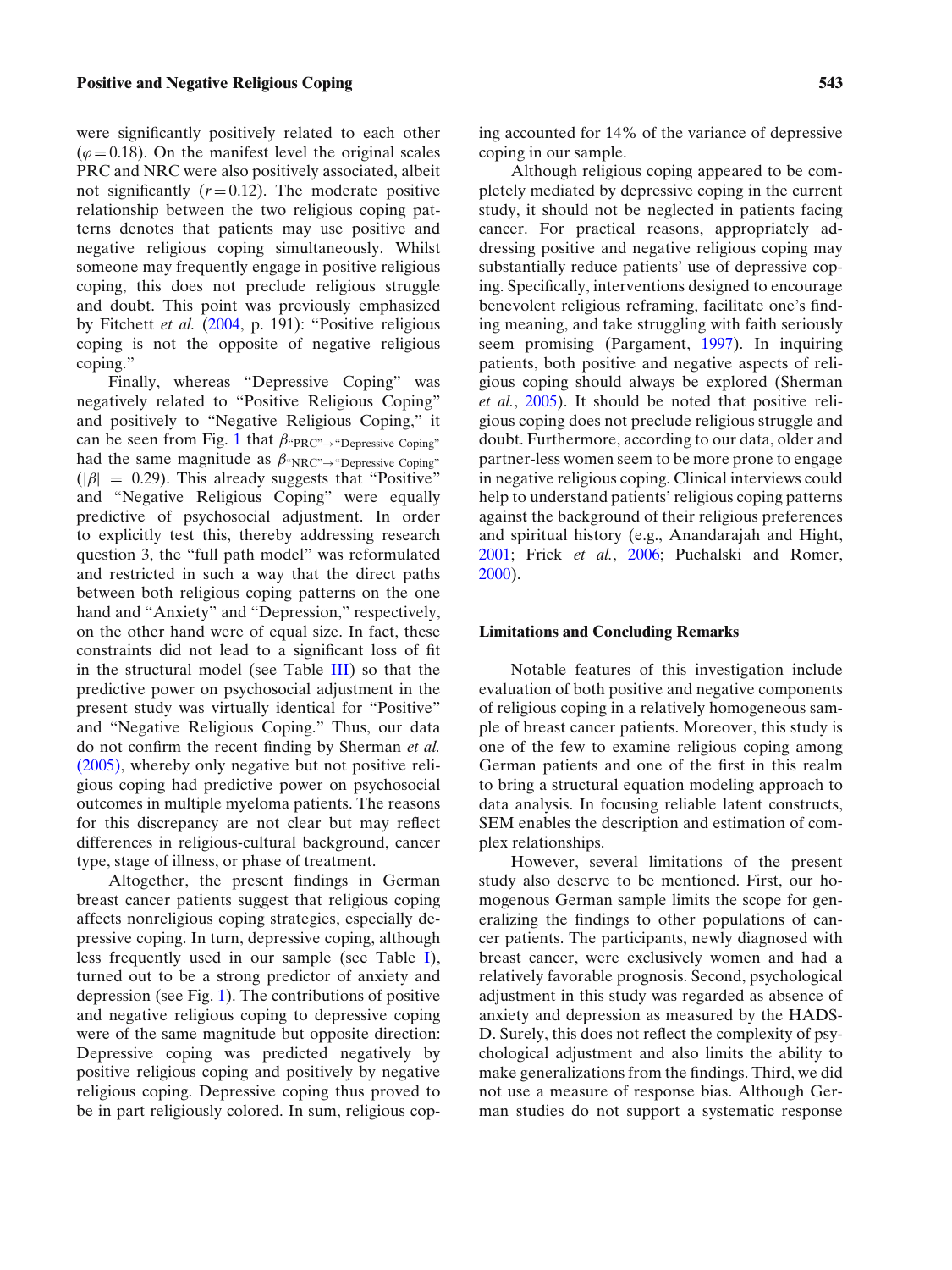bias in regard to religion (e.g., Zwingmann, [1991\)](#page-14-37), the potential role of such a tendency cannot be ruled out. Fourth, the data and the resulting structural equation model stem from a cross-sectional sample. Therefore, the path model does not demonstrate causal relationships. Moreover, it reflects only a snapshot in time. Patients may use different religious and nonreligious coping methods and experience different states of psychosocial adjustment over the long-term (Pargament *et al.*, [1998;](#page-14-17) Sherman *et al.*, [2005\)](#page-14-22). Only longitudinal research could help differentiate these probably more complex relationships (Stefanek *et al.*, [2005\)](#page-14-7). Fifth, in the first step of SEM several items had to be eliminated from the "original CFA model" in order to reach an excellent agreement with empirical data. Though this modification did not lead to changes in the meaning of the constructs, it was partly exploratory in nature and needs cross validation. Finally, the SEM approach applied here did not control for potential demographic and cancer-related confounders. However, after inspecting correlations, it can be assumed that these variables have only limited influences (max.  $|r| = 0.24$ ).

Despite the study's limitations, there appear to be sufficient grounds for arguing that religious coping may play a substantial role in the adjustment of German breast cancer patients. Findings suggest that religious coping primarily affects depressive coping, thus indirectly influencing the outcomes of the adaptation process. Our study also underscores the need for investigators and clinicians to distinguish between positive and negative forms of religious coping. Despite the less important role of religion in Germany, the results of the present study by all means correspond to previous Anglo-American research. However, some discrepancies may reflect differences in religious-cultural background. Since US-American findings are limited to their specific cultural context, they should be further augmented by contributions from European as well as from other countries. In the end, we hope that our study will stimulate further German research in the area of religion and health.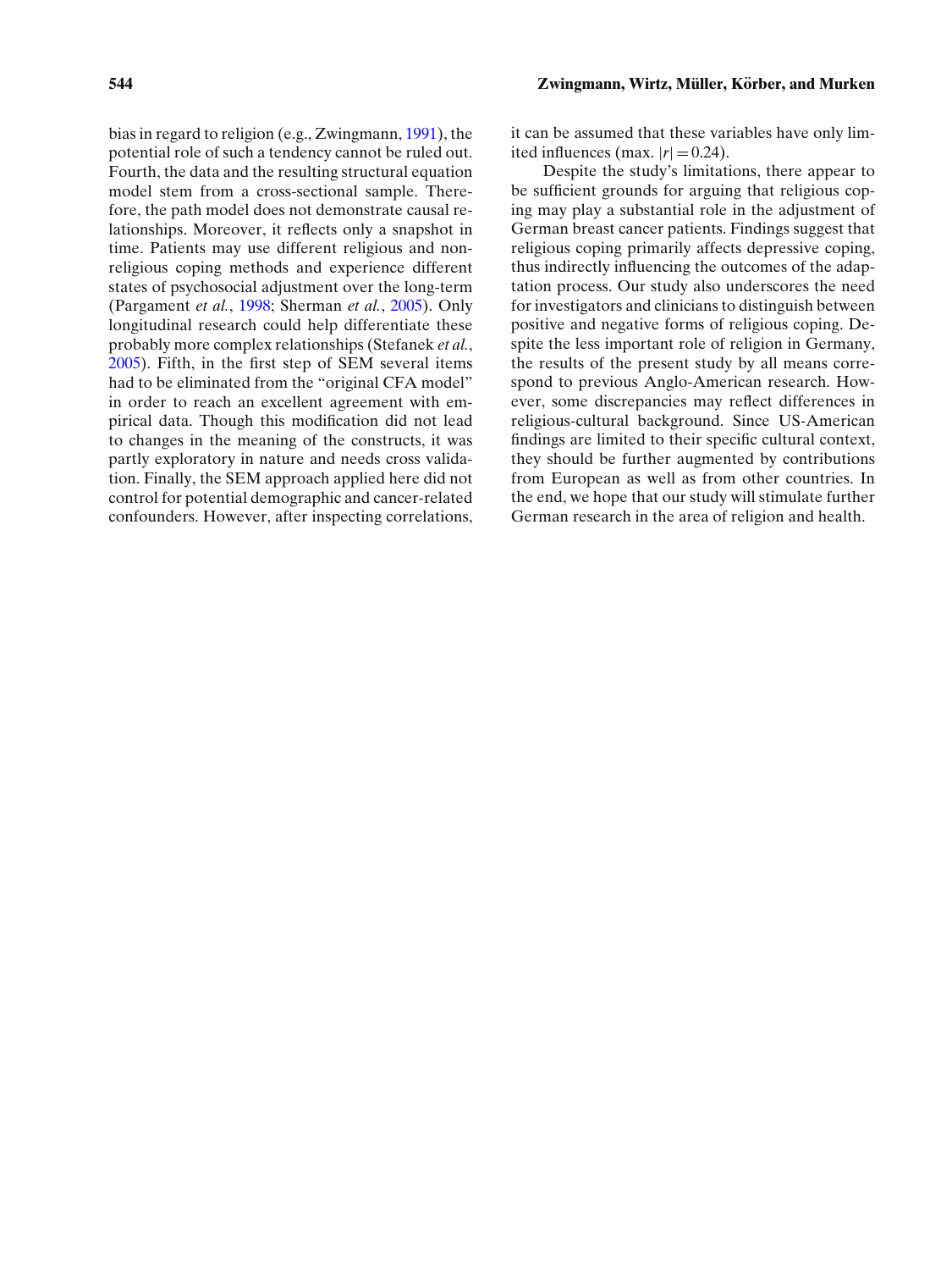| <b>Positive and Negative Religious Coping</b> |  |
|-----------------------------------------------|--|
|                                               |  |

**APPENDIX**

**APPENDIX** 

|                                  |      |                  |                |                |              |                   |               |                                    |                                                                                                               |                         | Zero-Order Correlation Matrix $(N = 156)$                                                                                                                        |                                                                                                                                                      |                |                                                                                                                                                                                                                                                                                                               |                                                                                                                                                                                                                                                                                                                      |                                                                                                                                                                                                                                                                                                                                    |                                                                                                                                                                                                                                                                                                                              |      |                                                                                                                                                                                                                                                                                                                                                   |                                                                                                                                                                                                                                                                                                                                             |
|----------------------------------|------|------------------|----------------|----------------|--------------|-------------------|---------------|------------------------------------|---------------------------------------------------------------------------------------------------------------|-------------------------|------------------------------------------------------------------------------------------------------------------------------------------------------------------|------------------------------------------------------------------------------------------------------------------------------------------------------|----------------|---------------------------------------------------------------------------------------------------------------------------------------------------------------------------------------------------------------------------------------------------------------------------------------------------------------|----------------------------------------------------------------------------------------------------------------------------------------------------------------------------------------------------------------------------------------------------------------------------------------------------------------------|------------------------------------------------------------------------------------------------------------------------------------------------------------------------------------------------------------------------------------------------------------------------------------------------------------------------------------|------------------------------------------------------------------------------------------------------------------------------------------------------------------------------------------------------------------------------------------------------------------------------------------------------------------------------|------|---------------------------------------------------------------------------------------------------------------------------------------------------------------------------------------------------------------------------------------------------------------------------------------------------------------------------------------------------|---------------------------------------------------------------------------------------------------------------------------------------------------------------------------------------------------------------------------------------------------------------------------------------------------------------------------------------------|
|                                  | prc1 | prc2             | prc3           | prc4           | prc5         | $_{\mathrm{mcl}}$ | nrc2          | nrc3                               | nrc4                                                                                                          | $\overline{\mathsf{d}}$ | dc2                                                                                                                                                              | dc3                                                                                                                                                  | acl            | ac2                                                                                                                                                                                                                                                                                                           | anx1                                                                                                                                                                                                                                                                                                                 | ans2                                                                                                                                                                                                                                                                                                                               | anx3                                                                                                                                                                                                                                                                                                                         | dep1 | dep2                                                                                                                                                                                                                                                                                                                                              | dep3                                                                                                                                                                                                                                                                                                                                        |
| prc1                             | 1.00 |                  |                |                |              |                   |               |                                    | * $0.03***0.17*$<br>$0.07$ 0.26*** 0<br>$0.07$ 0.26*** 0.1:<br>10 0.28*** 0.1:<br>0.26*** 0.15<br>0.24** 0.10 |                         |                                                                                                                                                                  |                                                                                                                                                      |                |                                                                                                                                                                                                                                                                                                               |                                                                                                                                                                                                                                                                                                                      |                                                                                                                                                                                                                                                                                                                                    |                                                                                                                                                                                                                                                                                                                              |      |                                                                                                                                                                                                                                                                                                                                                   |                                                                                                                                                                                                                                                                                                                                             |
|                                  |      |                  |                |                |              |                   |               |                                    |                                                                                                               |                         | $\begin{array}{r} -0.15 \\ -0.17^* \\ -0.12 \\ -0.09 \\ -0.09 \\ -0.01 \\ -0.01 \\ 0.01 \\ -0.01 \\ 0.06 \\ -0.06 \\ 0.06^* \\ 0.07^* \\ -1.00^{**} \end{array}$ | $\begin{array}{r} -0.17^* \\ -0.09 \\ -0.008 \\ -0.08 \\ -0.05 \\ -0.05 \\ -0.01 \\ -0.01 \\ 0.01 \\ -0.01 \\ 0.47^{**} \\ 0.47^{**} \\ \end{array}$ |                | $\begin{array}{l} 0.15 \\ 0.14 \\ 0.14 \\ 0.13 \\ 0.00 \\ 0.00 \\ 0.00 \\ 0.00 \\ 0.00 \\ 0.00 \\ 0.00 \\ 0.00 \\ 0.00 \\ 0.00 \\ 0.00 \\ 0.00 \\ 0.00 \\ 0.00 \\ 0.00 \\ 0.00 \\ 0.00 \\ 0.00 \\ 0.00 \\ 0.00 \\ 0.00 \\ 0.00 \\ 0.00 \\ 0.00 \\ 0.00 \\ 0.00 \\ 0.00 \\ 0.00 \\ 0.00 \\ 0.00 \\ 0.00 \\ 0.$ | $\begin{array}{l} \left( \begin{array}{l} \gamma_{31}^{*} \\ 0.012 \\ 0.012 \\ 0.012 \\ 0.012 \\ 0.012 \\ 0.001 \\ 0.001 \\ 0.001 \\ 0.001 \\ 0.001 \\ 0.001 \\ 0.001 \\ 0.001 \\ 0.001 \\ 0.001 \\ 0.001 \\ 0.001 \\ 0.001 \\ 0.001 \\ 0.001 \\ 0.001 \\ 0.001 \\ 0.001 \\ 0.001 \\ 0.001 \\ 0.001 \\ 0.001 \\ 0.0$ | $\begin{array}{l} 1.3^{**} \\ - 0.10^{**} \\ - 0.09 \\ - 0.08 \\ - 0.08 \\ - 0.15 \\ - 0.09 \\ - 0.09 \\ - 0.09 \\ - 0.09 \\ - 0.09 \\ - 0.09 \\ - 0.09 \\ - 0.00 \\ - 0.00 \\ - 0.03 \\ - 0.03 \\ - 0.03 \\ - 0.03 \\ - 0.03 \\ - 0.03 \\ - 0.03 \\ - 0.03 \\ - 0.03 \\ - 0.03 \\ - 0.03 \\ - 0.03 \\ - 0.03 \\ - 0.03 \\ - 0.03$ | $\begin{array}{l} 22^*\\ -\\ 0\\ 23^*\\ -\\ 0\\ -\\ 0\\ 1\\ -\\ 0\\ 2\\ 4^*\\ -\\ 0\\ 2^*\\ -\\ 0\\ 2^*\\ 2^*\\ -\\ 0\\ 2^*\\ -\\ 0\\ 2^*\\ -\\ 0\\ 2^*\\ -\\ 0\\ 2^*\\ -\\ 0\\ 2^*\\ -\\ 0\\ 2^*\\ -\\ 0\\ 2^*\\ -\\ 0\\ 2^*\\ -\\ 0\\ 2^*\\ -\\ 0\\ 2^*\\ -\\ 0\\ 2^*\\ -\\ 0\\ 2^*\\ -\\ 0\\ 2^*\\ -\\ 0\\ 2^*\\ -\\ 0\\$ |      |                                                                                                                                                                                                                                                                                                                                                   |                                                                                                                                                                                                                                                                                                                                             |
|                                  |      |                  |                |                |              |                   |               |                                    |                                                                                                               |                         |                                                                                                                                                                  |                                                                                                                                                      |                |                                                                                                                                                                                                                                                                                                               |                                                                                                                                                                                                                                                                                                                      |                                                                                                                                                                                                                                                                                                                                    |                                                                                                                                                                                                                                                                                                                              |      |                                                                                                                                                                                                                                                                                                                                                   |                                                                                                                                                                                                                                                                                                                                             |
|                                  |      |                  |                |                |              |                   |               |                                    |                                                                                                               |                         |                                                                                                                                                                  |                                                                                                                                                      |                |                                                                                                                                                                                                                                                                                                               |                                                                                                                                                                                                                                                                                                                      |                                                                                                                                                                                                                                                                                                                                    |                                                                                                                                                                                                                                                                                                                              |      |                                                                                                                                                                                                                                                                                                                                                   |                                                                                                                                                                                                                                                                                                                                             |
|                                  |      |                  |                |                |              |                   |               |                                    |                                                                                                               |                         |                                                                                                                                                                  |                                                                                                                                                      |                |                                                                                                                                                                                                                                                                                                               |                                                                                                                                                                                                                                                                                                                      |                                                                                                                                                                                                                                                                                                                                    |                                                                                                                                                                                                                                                                                                                              |      |                                                                                                                                                                                                                                                                                                                                                   |                                                                                                                                                                                                                                                                                                                                             |
|                                  |      |                  |                |                |              |                   | $0.82**$      | $0.68***$<br>$0.63***$<br>$1.00**$ | $*0.52***$                                                                                                    |                         |                                                                                                                                                                  |                                                                                                                                                      |                |                                                                                                                                                                                                                                                                                                               |                                                                                                                                                                                                                                                                                                                      |                                                                                                                                                                                                                                                                                                                                    |                                                                                                                                                                                                                                                                                                                              |      |                                                                                                                                                                                                                                                                                                                                                   |                                                                                                                                                                                                                                                                                                                                             |
|                                  |      |                  |                |                |              |                   | 1.00          |                                    |                                                                                                               |                         |                                                                                                                                                                  |                                                                                                                                                      |                |                                                                                                                                                                                                                                                                                                               |                                                                                                                                                                                                                                                                                                                      |                                                                                                                                                                                                                                                                                                                                    |                                                                                                                                                                                                                                                                                                                              |      |                                                                                                                                                                                                                                                                                                                                                   |                                                                                                                                                                                                                                                                                                                                             |
|                                  |      |                  |                |                |              |                   |               |                                    | $0.49***$<br>$0.42***$<br>$1.00**$                                                                            |                         |                                                                                                                                                                  |                                                                                                                                                      |                |                                                                                                                                                                                                                                                                                                               |                                                                                                                                                                                                                                                                                                                      |                                                                                                                                                                                                                                                                                                                                    |                                                                                                                                                                                                                                                                                                                              |      |                                                                                                                                                                                                                                                                                                                                                   |                                                                                                                                                                                                                                                                                                                                             |
|                                  |      |                  |                |                |              |                   |               |                                    |                                                                                                               |                         |                                                                                                                                                                  |                                                                                                                                                      |                |                                                                                                                                                                                                                                                                                                               |                                                                                                                                                                                                                                                                                                                      |                                                                                                                                                                                                                                                                                                                                    |                                                                                                                                                                                                                                                                                                                              |      |                                                                                                                                                                                                                                                                                                                                                   |                                                                                                                                                                                                                                                                                                                                             |
|                                  |      |                  |                |                |              |                   |               |                                    |                                                                                                               | 00:1                    |                                                                                                                                                                  |                                                                                                                                                      |                |                                                                                                                                                                                                                                                                                                               |                                                                                                                                                                                                                                                                                                                      |                                                                                                                                                                                                                                                                                                                                    |                                                                                                                                                                                                                                                                                                                              |      |                                                                                                                                                                                                                                                                                                                                                   |                                                                                                                                                                                                                                                                                                                                             |
|                                  |      |                  |                |                |              |                   |               |                                    |                                                                                                               |                         |                                                                                                                                                                  | $0.42***$<br>$1.00***$                                                                                                                               |                |                                                                                                                                                                                                                                                                                                               |                                                                                                                                                                                                                                                                                                                      |                                                                                                                                                                                                                                                                                                                                    |                                                                                                                                                                                                                                                                                                                              |      |                                                                                                                                                                                                                                                                                                                                                   |                                                                                                                                                                                                                                                                                                                                             |
|                                  |      |                  |                |                |              |                   |               |                                    |                                                                                                               |                         |                                                                                                                                                                  |                                                                                                                                                      |                |                                                                                                                                                                                                                                                                                                               |                                                                                                                                                                                                                                                                                                                      |                                                                                                                                                                                                                                                                                                                                    |                                                                                                                                                                                                                                                                                                                              |      |                                                                                                                                                                                                                                                                                                                                                   |                                                                                                                                                                                                                                                                                                                                             |
|                                  |      |                  |                |                |              |                   |               |                                    |                                                                                                               |                         |                                                                                                                                                                  |                                                                                                                                                      |                |                                                                                                                                                                                                                                                                                                               |                                                                                                                                                                                                                                                                                                                      |                                                                                                                                                                                                                                                                                                                                    |                                                                                                                                                                                                                                                                                                                              |      |                                                                                                                                                                                                                                                                                                                                                   |                                                                                                                                                                                                                                                                                                                                             |
|                                  |      |                  |                |                |              |                   |               |                                    |                                                                                                               |                         |                                                                                                                                                                  |                                                                                                                                                      |                | 1.00                                                                                                                                                                                                                                                                                                          |                                                                                                                                                                                                                                                                                                                      |                                                                                                                                                                                                                                                                                                                                    |                                                                                                                                                                                                                                                                                                                              |      |                                                                                                                                                                                                                                                                                                                                                   |                                                                                                                                                                                                                                                                                                                                             |
|                                  |      |                  |                |                |              |                   |               |                                    |                                                                                                               |                         |                                                                                                                                                                  |                                                                                                                                                      |                |                                                                                                                                                                                                                                                                                                               |                                                                                                                                                                                                                                                                                                                      |                                                                                                                                                                                                                                                                                                                                    |                                                                                                                                                                                                                                                                                                                              |      |                                                                                                                                                                                                                                                                                                                                                   |                                                                                                                                                                                                                                                                                                                                             |
|                                  |      |                  |                |                |              |                   |               |                                    |                                                                                                               |                         |                                                                                                                                                                  |                                                                                                                                                      |                |                                                                                                                                                                                                                                                                                                               |                                                                                                                                                                                                                                                                                                                      |                                                                                                                                                                                                                                                                                                                                    |                                                                                                                                                                                                                                                                                                                              |      |                                                                                                                                                                                                                                                                                                                                                   |                                                                                                                                                                                                                                                                                                                                             |
|                                  |      |                  |                |                |              |                   |               |                                    |                                                                                                               |                         |                                                                                                                                                                  |                                                                                                                                                      |                |                                                                                                                                                                                                                                                                                                               |                                                                                                                                                                                                                                                                                                                      |                                                                                                                                                                                                                                                                                                                                    |                                                                                                                                                                                                                                                                                                                              |      |                                                                                                                                                                                                                                                                                                                                                   |                                                                                                                                                                                                                                                                                                                                             |
|                                  |      |                  |                |                |              |                   |               |                                    |                                                                                                               |                         |                                                                                                                                                                  |                                                                                                                                                      |                |                                                                                                                                                                                                                                                                                                               |                                                                                                                                                                                                                                                                                                                      |                                                                                                                                                                                                                                                                                                                                    |                                                                                                                                                                                                                                                                                                                              |      |                                                                                                                                                                                                                                                                                                                                                   |                                                                                                                                                                                                                                                                                                                                             |
|                                  |      |                  |                |                |              |                   |               |                                    |                                                                                                               |                         |                                                                                                                                                                  |                                                                                                                                                      |                |                                                                                                                                                                                                                                                                                                               |                                                                                                                                                                                                                                                                                                                      |                                                                                                                                                                                                                                                                                                                                    |                                                                                                                                                                                                                                                                                                                              |      | $\begin{array}{r} -0.01 \\ -0.01 \\ -0.04 \\ -0.02 \\ -0.02 \\ -0.25 \\ -0.28 \\ -0.58 \\ -0.54 \\ -0.03 \\ -0.03 \\ -0.03 \\ -0.03 \\ -0.03 \\ -0.03 \\ -0.03 \\ -0.03 \\ -0.03 \\ -0.03 \\ -0.03 \\ -0.03 \\ -0.03 \\ -0.03 \\ -0.03 \\ -0.03 \\ -0.03 \\ -0.03 \\ -0.03 \\ -0.03 \\ -0.03 \\ -0.03 \\ -0.03 \\ -0.03 \\ -0.03 \\ -0.03 \\ -0.$ | $\begin{array}{r} -0.16^{*}\\ -0.09\\ -0.07\\ -0.14\\ -0.14\\ -0.14\\ -0.25^{*}\\ -0.25^{*}\\ -0.35^{*}\\ -0.35^{*}\\ -0.35^{*}\\ -0.35^{*}\\ -0.35^{*}\\ -0.35^{*}\\ -0.35^{*}\\ -0.35^{*}\\ -0.35^{*}\\ -0.35^{*}\\ -0.35^{*}\\ -0.35^{*}\\ -0.35^{*}\\ -0.35^{*}\\ -0.35^{*}\\ -0.35^{*}\\ -0.35^{*}\\ -0.35^{*}\\ -0.35^{*}\\ -0.35^{*$ |
|                                  |      |                  |                |                |              |                   |               |                                    |                                                                                                               |                         |                                                                                                                                                                  |                                                                                                                                                      |                |                                                                                                                                                                                                                                                                                                               |                                                                                                                                                                                                                                                                                                                      |                                                                                                                                                                                                                                                                                                                                    |                                                                                                                                                                                                                                                                                                                              |      |                                                                                                                                                                                                                                                                                                                                                   |                                                                                                                                                                                                                                                                                                                                             |
|                                  | 3.03 | $3.02$<br>$1.39$ | $2.77$<br>1.47 | $2.84$<br>1.37 | 2.78<br>1.35 | $2.06$<br>$1.17$  | $1.95$ $1.08$ | 1.96<br>1.20                       | 1.71                                                                                                          | $\frac{1.60}{0.87}$     | 2.58<br>1.19                                                                                                                                                     | 1.53<br>0.73                                                                                                                                         | $3.65$<br>1.23 | 2.95<br>1.46                                                                                                                                                                                                                                                                                                  | $1.00$<br>$0.68$                                                                                                                                                                                                                                                                                                     | 1.36<br>0.92                                                                                                                                                                                                                                                                                                                       | $1.14$<br>0.69                                                                                                                                                                                                                                                                                                               | 0.83 | $0.46$<br>$0.62$                                                                                                                                                                                                                                                                                                                                  |                                                                                                                                                                                                                                                                                                                                             |
|                                  | 1.47 |                  |                |                |              |                   |               |                                    | 1.08                                                                                                          |                         |                                                                                                                                                                  |                                                                                                                                                      |                |                                                                                                                                                                                                                                                                                                               |                                                                                                                                                                                                                                                                                                                      |                                                                                                                                                                                                                                                                                                                                    |                                                                                                                                                                                                                                                                                                                              |      |                                                                                                                                                                                                                                                                                                                                                   |                                                                                                                                                                                                                                                                                                                                             |
| $p > 0.05$ .<br>$10.00 > d_{**}$ |      |                  |                |                |              |                   |               |                                    |                                                                                                               |                         |                                                                                                                                                                  |                                                                                                                                                      |                |                                                                                                                                                                                                                                                                                                               |                                                                                                                                                                                                                                                                                                                      |                                                                                                                                                                                                                                                                                                                                    |                                                                                                                                                                                                                                                                                                                              |      |                                                                                                                                                                                                                                                                                                                                                   |                                                                                                                                                                                                                                                                                                                                             |

 ${}^{***}P$  < 0.001.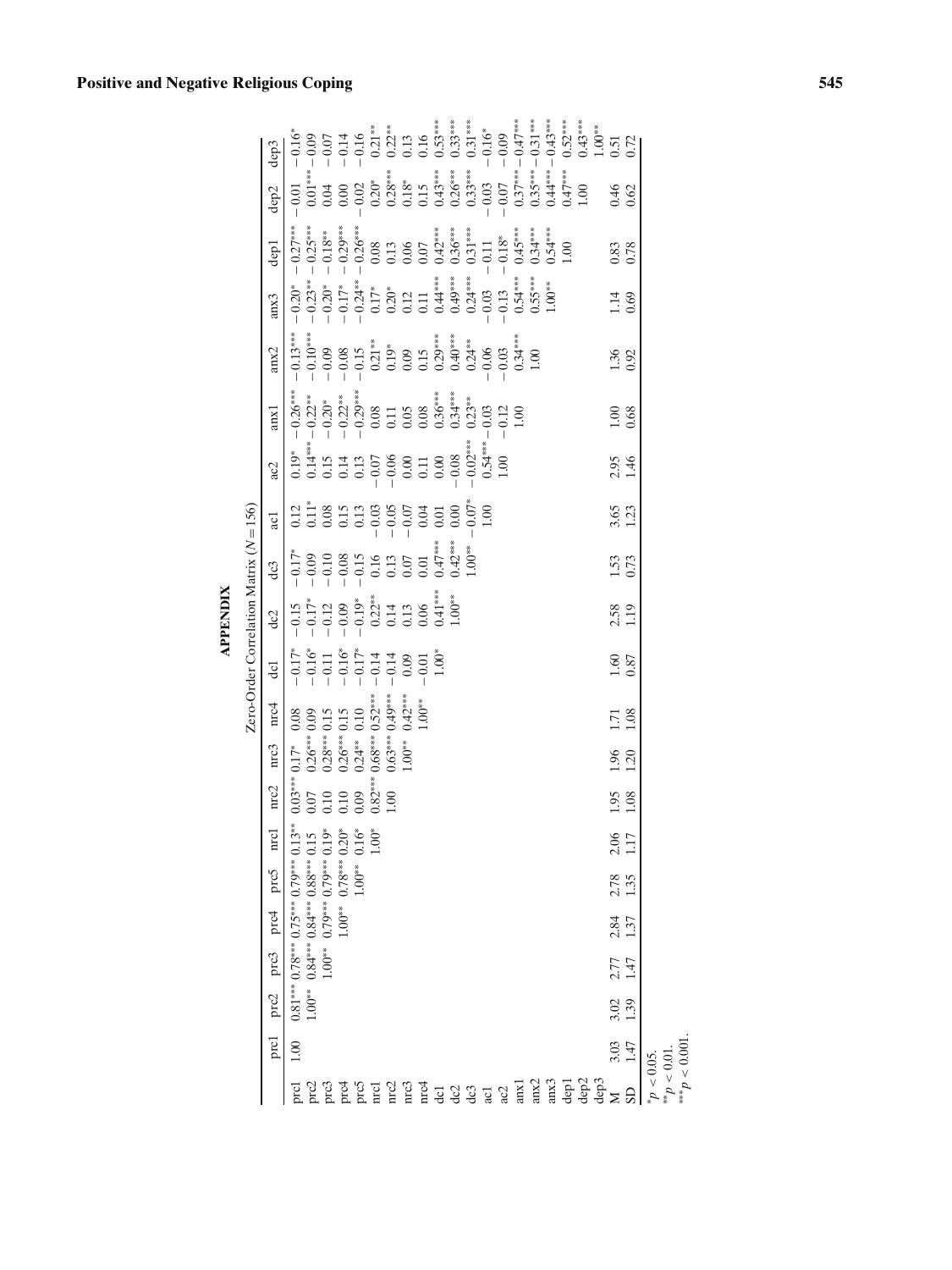## **ACKNOWLEDGMENTS**

This research was supported by a grant from the Volkswagen Foundation (Germany) to Sebastian Murken.

# **REFERENCES**

- Alferi, S. M., Culver, J. L., Carver, C. S., Arena, P. L., and Antoni, M. H. (1999). Religiosity, religious coping, and distress: A prospective study of Catholic and Evangelical women in treatment for early-stage breast cancer. *J. Health Psychol.* 4: 343–356.
- <span id="page-13-12"></span>Allison, P. D. (2001). *Missing Data*. Sage, Thousand Oaks.
- Anandarajah, G., and Hight, E. (2001). Spirituality and medical practice: Using the HOPE questions as a practical tool for spiritual assessment. *Am. Fam. Physician* 63: 81–89.
- <span id="page-13-35"></span>Ano, G. G., and Vasconcelles, E. B. (2005). Religious coping and psychological adjustment to stress: A meta-analysis. *J. Clin. Psychol.* 61: 1–20.
- <span id="page-13-10"></span>Arbuckle, J. L., and Wothke, W. (1999). *AMOS 4.0 User's Guide*, Small-Waters Corporation, Chicago, IL.
- <span id="page-13-26"></span>Baumgartner, H., and Homburg, C. (1996). Applications of structural equation modeling in marketing and consumer research: A review. *Int. J. Res. Mark.* 13: 139–161.
- <span id="page-13-32"></span>Bagozzi, R., and Baumgartner, H. (1994). The evaluation of structural equation models and hypothesis testing. In Bagozzi, R. (Ed.), *Principles of Marketing Research*, Blackwell Publishers, Cambridge, MA, pp. 386–422.
- <span id="page-13-30"></span>Baider, L., Russak, S. M., Perry, S., Kash, K., Gronert, M., Fox, B., Holland, J. C., and Kaplan-DeNour, A. (1999). The role of religious and spiritual beliefs in coping with malignant melanoma: An Israeli sample. *Psychooncology* 8: 27–35.
- Bentler, P. M. (1990). Comparative fit indexes in structural models. *Psychol. Bull.* 107: 238–246.
- <span id="page-13-29"></span>Bishop, G. (1999). Poll trends. Americans' belief in God. *Public Opin. Q.* 63: 421–434.
- <span id="page-13-15"></span>Bollen, K. A. (1989). *Structural Equations with Latent Variables*. Wiley, New York.
- <span id="page-13-25"></span>Boomsma, A. (2000). Reporting analyses of covariance structures. *Struct. Equation Model.* 7: 461–483.
- <span id="page-13-28"></span>Brady, M. J., Peterman, A. H., Fitchett, G., Mo, M., and Cella, D. (1999). A case for including spirituality in quality of life measurement in oncology. *Psychooncology* 8: 417–428.
- Burker, E. J., Evon, D. M., Sedway, J. A., and Egan, T. (2005). Religious and non-religious coping in lung transplant candidates: Does adding God to the picture tell us more? *J. Behav. Med.* 28: 513–526.
- <span id="page-13-14"></span>Büssing, A., Ostermann, T., and Matthiessen, P. F. (2005). Search for meaningful support and the meaning of illness in German cancer patients. *Anticancer Res.* 25: 1449–1455.
- <span id="page-13-19"></span>Carver, C. S., Pozo, C., Harris, S. D., Noriega, V., Scheier, M. F., Robinson, D. S., Ketcham, A. S., Moffat, F. L., Jr., and Clark, K. C. (1993). How coping mediates the effect of optimism on distress: A study of women with early stage breast cancer. *J. Pers. Soc. Psychol.* 65: 375–390.
- <span id="page-13-13"></span>Cotton, S. P., Levine, E. G., Fitzpatrick, C. M., Dold, K. H., and Targ, E. (1999). Exploring the relationships among spiritual well-being, quality of life, and psychological adjustment in women with breast cancer. *Psychooncology* 8: 429–438.
- Coward, D. D. (1995). Self-transcendence: Making meaning from the cancer experience. *Qual. Life* 4: 53–58.
- <span id="page-13-3"></span>Exline, J. J., and Rose, E. (2005). Religious and spiritual struggles. In Paloutzian, R. F., and Park, C. L. (Eds.), *Handbook of the*

*Psychology of Religion and Spirituality*, Guilford, New York, pp. 315–330.

- <span id="page-13-11"></span>Feher, S., and Maly, R. C. (1999). Coping with breast cancer in later life: The role of religious faith. *Psychooncology* 8: 408– 416.
- <span id="page-13-1"></span>Ferring, D., Filipp, S.-H., and Klauer, T. (1994). Korrelate der Überlebenszeit bei Krebspatienten: Ergebnisse einer followback-Studie [Correlates of survival time in cancer patients: results of a follow-back study]. In Heim, E., and Perrez, M. (Eds.), *Krankheitsverarbeitung*, Hogrefe, Göttingen, pp. 63– 73.
- <span id="page-13-18"></span>Filipp, S.-H., Klauer, T., Freudenberg, E., and Ferring, D. (1990). The regulation of subjective well-being in cancer patients: An analysis of coping effectiveness. *Psychol. Health* 4: 305– 317.
- <span id="page-13-17"></span>Fitchett, G., Murphy, P. E., Kim, J., Gibbons, J. L., Cameron, J. R., and Davis, J. A. (2004). Religious struggle: Prevalence, correlates, and mental health risks in diabetic, congestive heart failure, and oncology patients. *Int. J. Psychiatry Med.* 34: 179– 196.
- <span id="page-13-34"></span><span id="page-13-23"></span>Flannelly, L. T., Flannelly, K. J., and Weaver, A. J. (2002). Religious and spiritual variables in three major oncology nursing journals: 1990–1999. *Oncol. Nurs. Forum* 29: 679– 685.
- <span id="page-13-2"></span>Fornell, C., and Larcker, D. F. (1981). Evaluating structural equation models with unobservable variables and measurement error. *J. Marketing Res.* 18: 39–50.
- <span id="page-13-31"></span>Frick, E., Riedner, C., Fegg, M., Hauf, S., and Borasio, G. D. (2006). A clinical interview assessing cancer patients' spiritual needs and preferences. *Eur. J. Cancer Care (Engl.)* 15: 238–243.
- <span id="page-13-16"></span>Gall, T. L. (2000). Integrating religious resources within a general model of stress and coping: Long-term adjustment to breast cancer. *J. Religion Health* 39: 167–182.
- <span id="page-13-6"></span>Gall, T. L., Charbonneau, C., Clarke, N. H., Grant, K., Joseph, A., and Shouldice, L. (2005). Understanding the nature and role of spirituality in relation to coping and health: Conceptual framework. *Can. Psychol.* 46: 88–104.
- <span id="page-13-4"></span><span id="page-13-0"></span>Gioiella, M. E., Berkman, B., and Robinson, M. (1998). Spirituality and quality of life in gynecologic oncology patients. *Cancer Pract.* 6: 333–338.
- <span id="page-13-7"></span>Graham, J. W., Cumsille, P. E., and Elek-Fisk, E. (2003). Methods for handling missing data. In Schinka, J. A., and Velicer, W. F. (Eds.), *Research Methods in Psychology*, Wiley, New York, pp. 87–114.
- <span id="page-13-24"></span>Hair, J. F., Anderson, R. E., Tatham, R. L., and Black, W. C. (2004). *Multivariate Data Analysis*. Prentice Hall, Upper Saddle River, NJ.
- <span id="page-13-27"></span><span id="page-13-5"></span>Hardt, J., Petrak, F., Egle, U. T., Kappis, B., Schulz, G., and Küstner, E. (2003). Was misst der FKV? Eine Überprüfung des Freiburger Fragebogens zur Krankheitsverarbeitung bei Patienten mit unterschiedlichen Erkrankungen [What does the FQCI measure? An examination of the Freiburg Questionnaire of Coping with Illness in patients with various diseases]. *Z. Klin. Psychol. Psychother.* 32: 41–50.
- <span id="page-13-20"></span>Herrmann, C. (1997). International experiences with the Hospital Anxiety and Depression Scale—A review of validation data and clinical results. *J. Psychosom. Res.* 42: 17–41.
- <span id="page-13-22"></span>Herrmann, C., Buss, U., and Snaith, R. P. (1995). *HADS-D— Hospital Anxiety and Depression Scale—Deutsche Version* [HADS-D—German version]. Huber, Bern.
- <span id="page-13-21"></span>Holland, J. C., Passik, S., Kash, K. M., Russak, S. M., Gronert, M. K., Sision, A., Lederberg, M., Fox, B., and Baider, L. (1999). The role of religious and spiritual beliefs in coping with malignant melanoma. *Psychooncology* 8: 14–26.
- <span id="page-13-33"></span><span id="page-13-9"></span><span id="page-13-8"></span>Homburg, C., and Giering, A. (2001). Personal characteristics as moderators of the relationship between customer satisfaction and loyalty—An empirical analysis. *Psychol. Marketing* 18: 43–66.